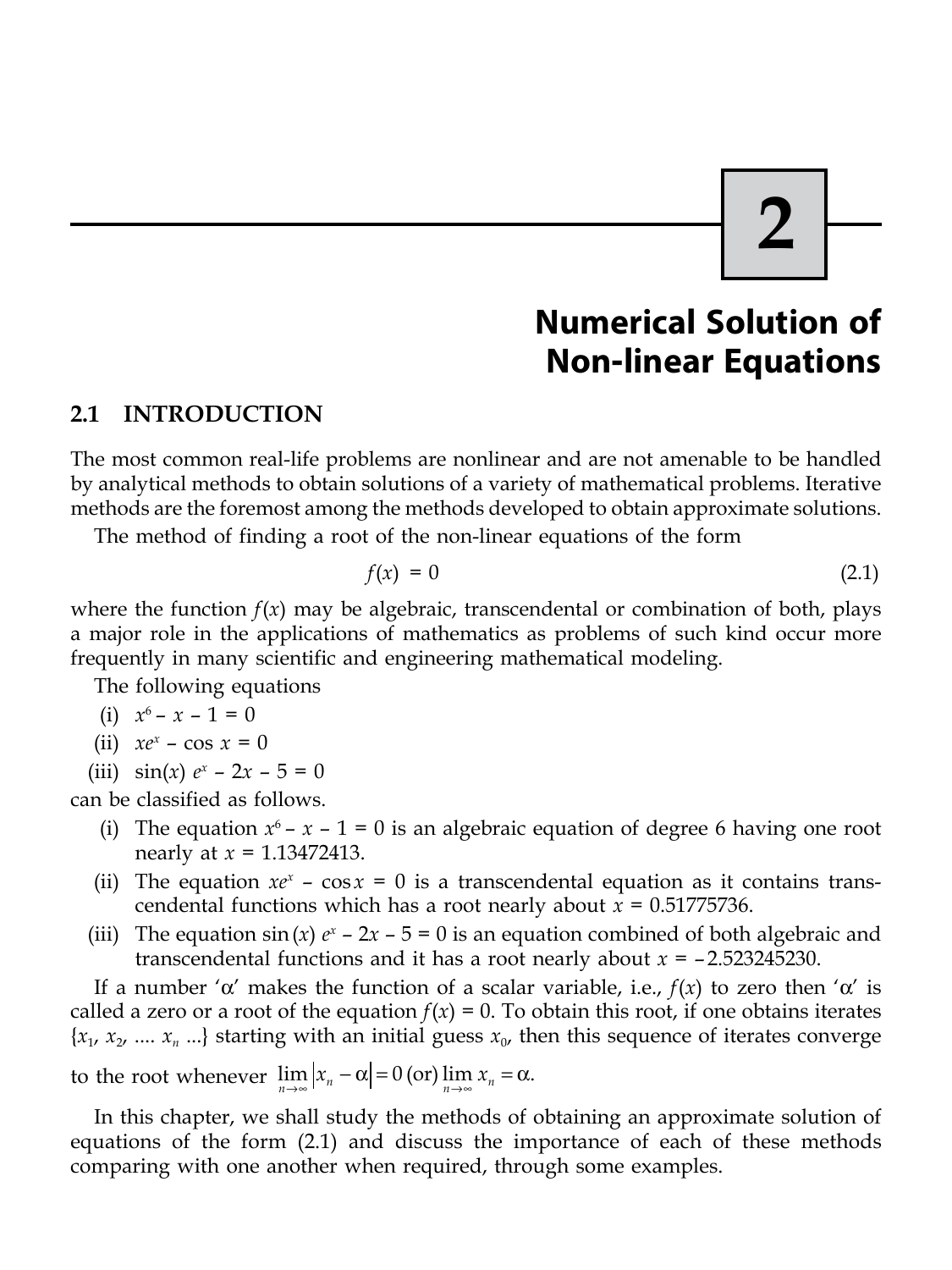

From the above plotting of the graphs, one can see that abscissa of the intersection of two curves is around  $x = 0.7$ . Therefore, the required approximate root of the equation (2.1.1) is 0.7.

**Example 2.2:** Obtain graphically the two real roots of the equation

$$
x^4 - 3x^3 + 1 = 0
$$

*Solution:* The given equation is  $f(x) = x^4 - 3x^3 + 1 = 0$ 

One can verify that

$$
f(0) > 0
$$
,  $f(1) < 0$ ,  $f(2) < 0$ , and  $f(3) > 0$ 

Therefore, we have

$$
f(0) \cdot f(1) < 0
$$
, and  $f(2) \cdot f(3) < 0$ 

and hence there exists roots in (0, 1) and (2, 3).

We now rewrite the given equation as  $x = \sqrt[3]{\frac{x}{n}}$  $3(x^4+1)$  $=\sqrt[3]{\frac{x^4+1}{3}}$ .

Let us plot the graphs for the curves  $y = x$  and  $y = \left(\frac{x^4 + 1}{2}\right)^{1/3}$ 3  $\left(\frac{x^4+1}{3}\right)^{1/3}$  on the same scale in

the interval (0, 3) with respect to the same axis forming the following tabular values.

| <b>Table</b> |  |
|--------------|--|
|--------------|--|

| $\boldsymbol{\mathcal{N}}$ |      | 0.5  |      | 1.5     |      | 2.5  |      |
|----------------------------|------|------|------|---------|------|------|------|
| $y = x$                    |      | 0.5  |      | $1.5\,$ |      | 2.5  |      |
| $\int x^4 + 1$<br>$11 =$   | 0.69 | 0.71 | 0.87 | 1.26    | 1.78 | 2.37 | 3.01 |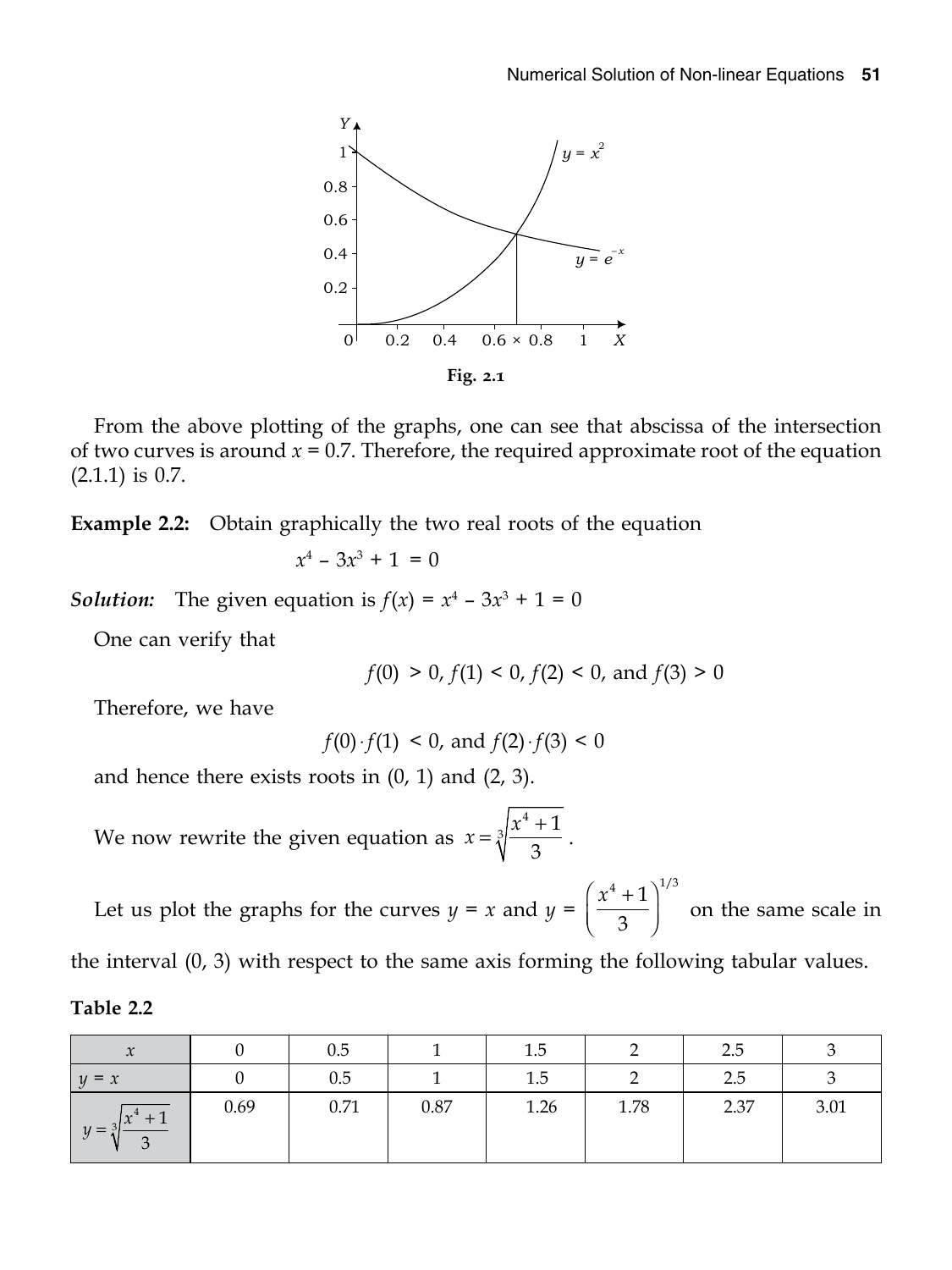

From the above plotting of the curves, we have the abscissae of points of intersection of the curves are near about 0.76 and about 2.96.

Threrefore, the required approximate roots of the given equation in the intervals (0, 1) and (2, 3) are *x* = 0.76 and *x* = 2.96 respectively.

**Example 2.3:** Find a root of the equation  $x - e^{-x} = 0$  correct to 3 decimal places, by using the bisection method.

**Solution:** Let 
$$
f(x) = x - e^{-x}
$$

Since  $f(0) < 0$  and  $f(1) > 0$ , there is a root in the interval  $(0, 1)$ .

We now form the following table to obtain the required root on taking *a* = 0 and  $b = 1$ .

| Sl. No. | $\boldsymbol{a}$ | $\boldsymbol{b}$ | $c = \frac{a+b}{2}$ | f(c)      |
|---------|------------------|------------------|---------------------|-----------|
| 1.      | $\Omega$         | 1                | 0.5                 | $-0.1065$ |
| 2.      | 0.5              | 1                | 0.75                | 0.2776    |
| 3.      | 0.5              | 0.75             | 0.625               | 0.0897    |
| 4.      | 0.5              | 0.625            | 0.5625              | $-0.0073$ |
| 5.      | 0.5625           | 0.625            | 0.5938              | 0.0415    |
| 6.      | 0.5625           | 0.5938           | 0.5782              | 0.0172    |
| 7.      | 0.5625           | 0.5782           | 0.5704              | 0.0050    |
| 8.      | 0.5625           | 0.5704           | 0.5665              | $-0.0011$ |
| 9.      | 0.5665           | 0.5704           | 0.5685              | 0.0020    |
| 10.     | 0.5665           | 0.5685           | 0.5675              | 0.0006    |
| 11.     | 0.5665           | 0.5675           | 0.5670              | $-0.0002$ |

| <b>Table</b> |  |
|--------------|--|
|--------------|--|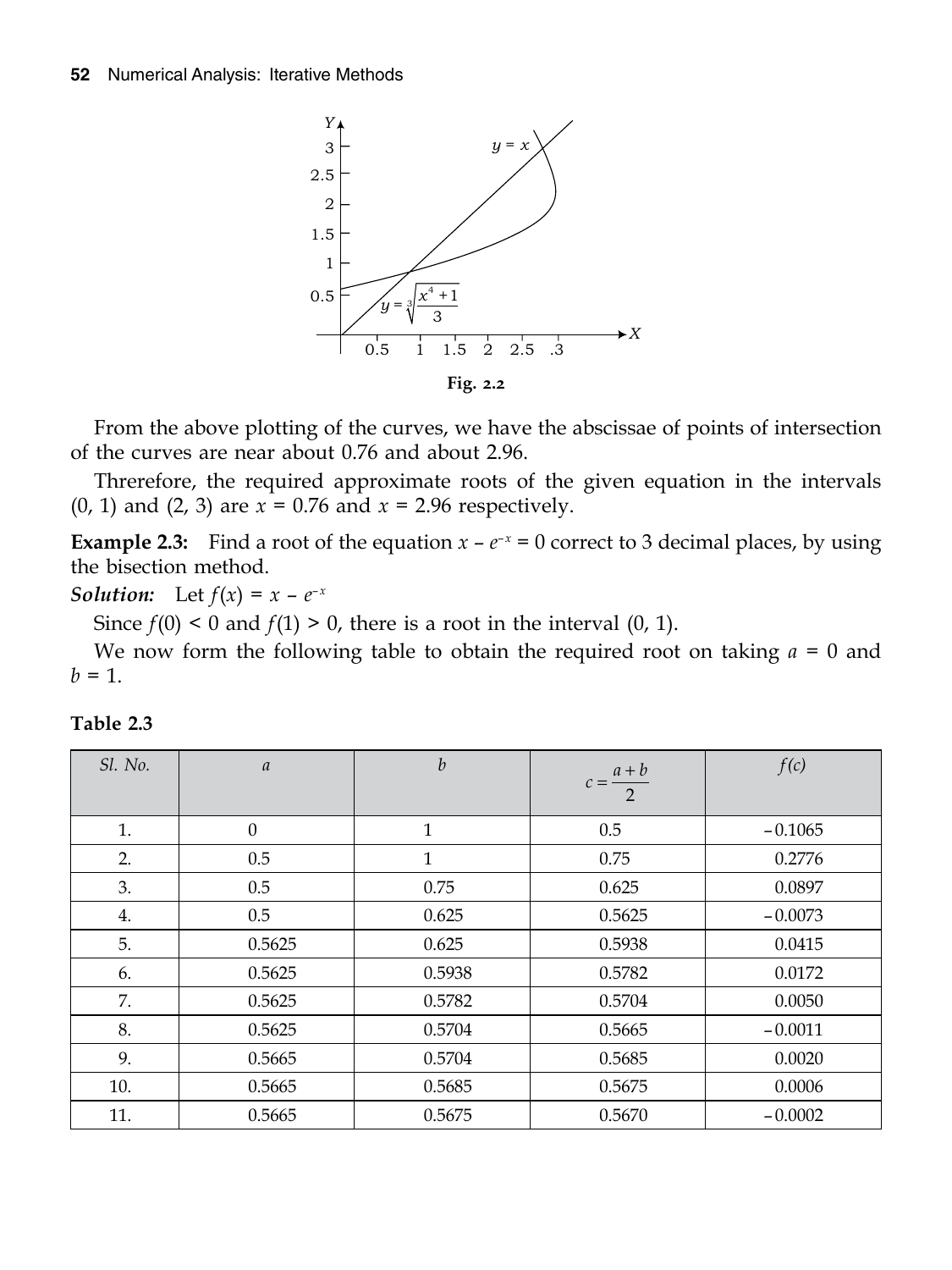Since  $|f(0.567)| \le 0.0005$ , the required root of the equation  $x - e^{-x} = 0$  correct to three places of decimal is  $x = 0.567$ .

**Note 2.1:** The above computed tabulated values are rounded to 4 decimals, though the root is required correct to 3 decimal places, in order to check whether the function value is less than  $0.5 \times 10^{-3}$  to obtain the root up to the desired accuracy.

**Remark 2.1:** If  $\alpha$  is a real root of the equation  $f(x) = 0$  correct to *N* decimal places, then  $f(\alpha)$  < 0.5 × 10<sup>-*N*</sup> in magnitude.

**Example 2.4:** Obtain the smallest positive real root of the equation  $e^{-x}$  – sin  $x = 0$  by bisection method, correct to 4 decimal places.

*Solution:* Let  $f(x) = e^{-x} - \sin x$ 

since  $f(0) > 0$ ,  $f(0.5) > 0$  and  $f(1) < 0$ , the lowest root lies in the interval  $\left(\frac{1}{2},1\right)$ .  $\left(\frac{1}{2},1\right)$ . Now, we form the following table to obtain the root taking  $a = 1$  and  $b = 0.5$ 

| Sl. No. | $\boldsymbol{a}$ | $\boldsymbol{b}$ | $c = \frac{a+b}{2}$ | f(c)       |
|---------|------------------|------------------|---------------------|------------|
| 1.      | $\mathbf{1}$     | 0.5              | 0.75                | $-0.20927$ |
| 2.      | 0.75             | 0.5              | 0.625               | $-0.04984$ |
| 3.      | 0.625            | 0.5              | 0.5625              | 0.03648    |
| 4.      | 0.625            | 0.5625           | 0.59375             | $-0.00722$ |
| 5.      | 0.59375          | 0.5625           | 0.57813             | 0.01449    |
| 6.      | 0.59375          | 0.57813          | 0.58594             | 0.0036     |
| 7.      | 0.59375          | 0.58594          | 0.58985             | $-0.00182$ |
| 8.      | 0.58985          | 0.58594          | 0.5879              | 0.00088    |
| 9.      | 0.58985          | 0.5879           | 0.58888             | $-0.00047$ |
| 10.     | 0.58888          | 0.5879           | 0.58839             | 0.0002     |
| 11.     | 0.58888          | 0.58839          | 0.58864             | $-0.00014$ |
| 12.     | 0.58864          | 0.58839          | 0.58852             | 0.00002    |

**Table 2.4**

Since  $f|(0.58852)| = 0.00002 < 0.5 \times 10^{-4}$ , the root of the equation  $e^{-x}$  – sin  $x = 0$ , correct to four decimal places is  $x = 0.5885$ .

**Note 2.2:** As the width of the interval is reduced by half at each step in the bisection method, *N* bisections will be required to have a length of the interval which contains the

root, is  $\frac{|b-a|}{2^N}$ . And, to have  $\frac{|b-a|}{2^N}$ 2  $\frac{|-a|}{\sqrt{N}} \leq \varepsilon$  (a small quantity as desired), one can easily deduce that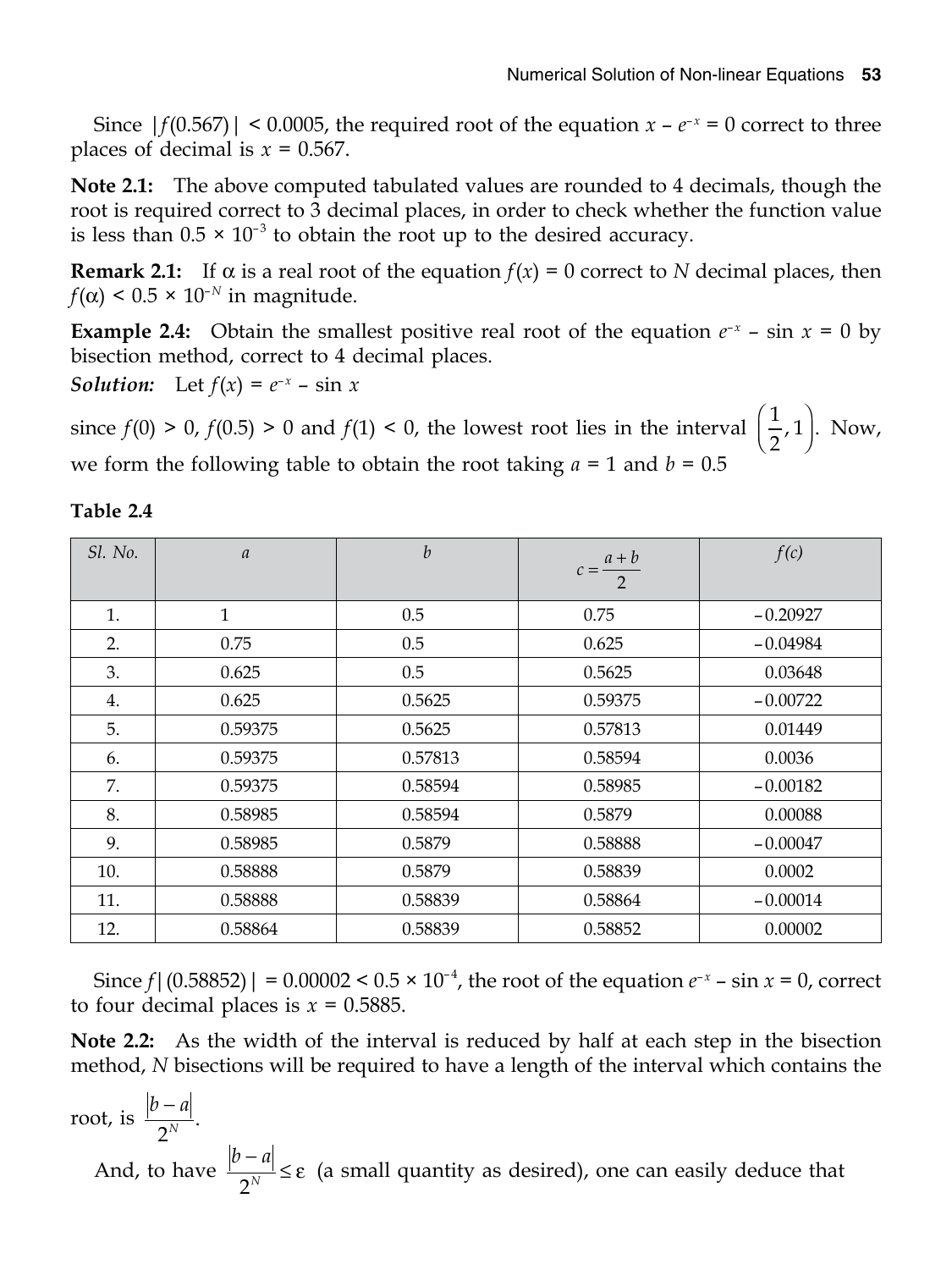$$
N \ge \ln \frac{|b-a|}{\varepsilon} / \ln 2 \tag{2.2}
$$

Condition (2.2) can be verified for the examples (2.3) and (2.4) for  $\varepsilon = 0.001$ .

#### **2.4 ITERATION METHOD**

The iteration method involves transforming the equation (2.1) into the form

$$
x = \phi(x) \tag{2.3}
$$

and generating a sequence of approximations  $x_1$ ,  $x_2$ ,  $x_3$ , ...,  $x_n$ , ... to a root of the equation (2.1) from the scheme

$$
x_{n+1} = \phi(x_n)
$$
  
(*n* = 0, 1, 2, ...) (2.4)

Choosing a proper initial approximation  $x_0$ .

We now state and prove the sufficient condition for the convergence of the method  $(2.4).$ 

**Theorem 2.1:** If *I* is the interval in which  $x^*$  a root of the equation  $f(x) = 0$ , lies and if  $|\phi'(x)| \leq 1$  for all x in *I* then the iterative method (2.4) will converge to  $x^*$  provided  $x_0$ is properly chosen in *I*.

**Proof:** If  $x^*$  is a root of  $f(x) = 0$ , then from (2.3), we have  $x^* = \phi(x^*)$  (2.5)

The scheme (2.4) is given by  $x_{n+1} = \phi(x_n)$  (2.6)

where  $x_{n+1}$  and  $x_n$  are the  $(n + 1)$ <sup>th</sup> and  $n$ <sup>th</sup> approximations to  $x^*$  respectively.

Now, subtracting (2.6) from (2.5), we get

$$
x_{n+1} - x^* = \phi(x_n) - \phi(x^*)
$$
  
=  $(x_n - x^*) \phi'(\xi)$  (2.7)

by mean value theorem, where  $x_n < \xi < x^*$ .

If we let

 $|\phi'(x_n)| \leq K < 1$  for all  $i = 0, 1, 2, ...$  (2.8)

Then (2.7) can be written as

$$
|x_{n+1} - x^*| \le K \cdot |x_n - x^*|
$$
  
\n
$$
\le K \cdot K \cdot |x_{n-1} - x^*|
$$
  
\n
$$
\le K \cdot K \cdot K |x_{n-2} - x^*|
$$
  
\n(2.9)

and so on

Proceeding in similar manner, finally we will be left with

$$
|x_{n+1} - x^*| \le K^{n+1} |x_0 - x^*|
$$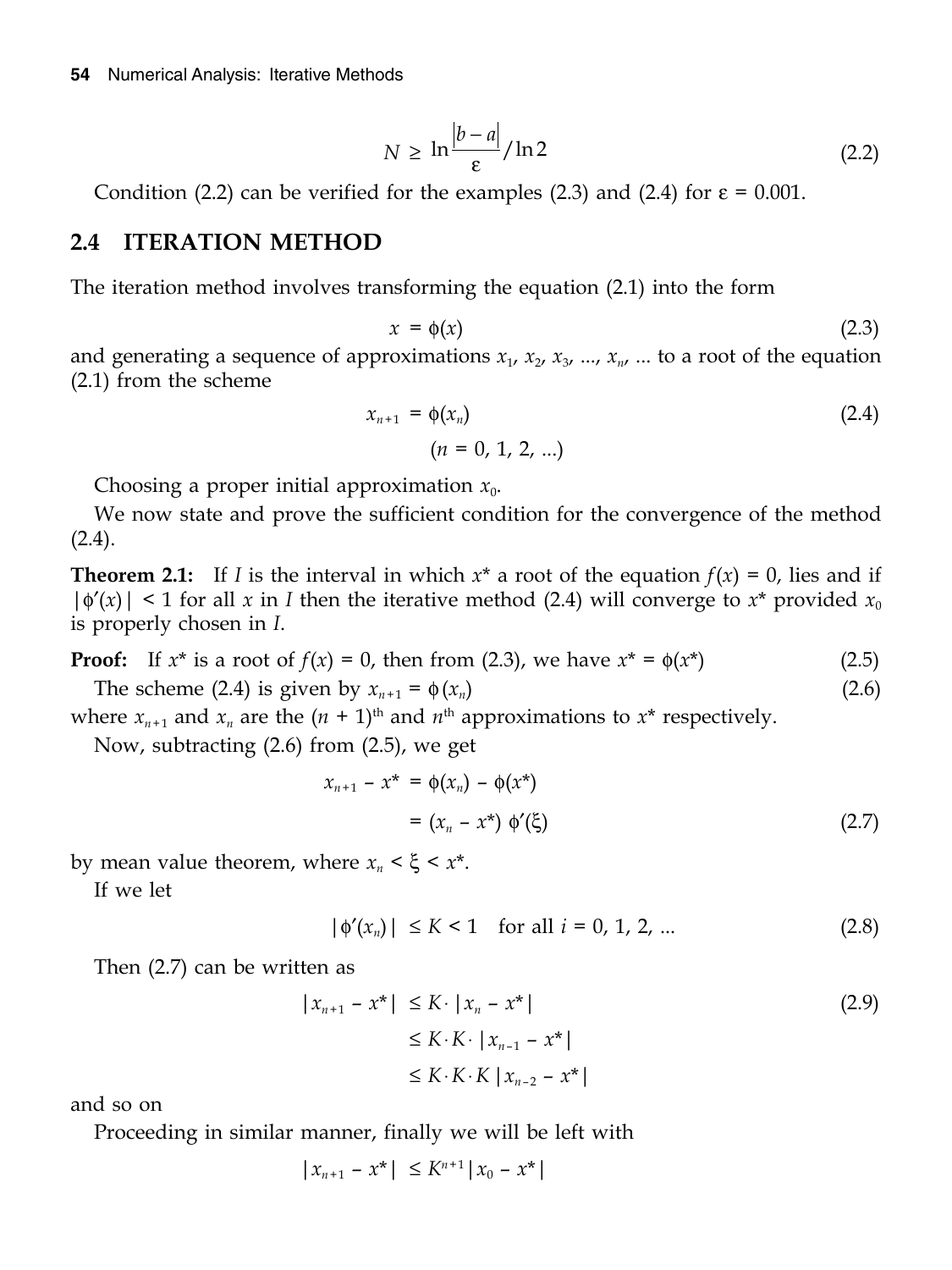For a large *n*, the right-hand side tends to zero. Thus,  $x_{n+1}$  converges to  $x^*$ . Hence, the proof is complete.

**Note 2.3:** The iterative method (2.4) has a linear rate of convergence.

**Example 2.5:** Which of the following forms will converge to a root of the equation

$$
3x - \cos x - 1 = 0 \text{ lies in } \left(0, \frac{\pi}{2}\right).
$$
\n(a)  $x = \cos x - 2x + 1$  (b)  $x = (1 + \cos x)/3$   
\nSolution: Given  $f(x) = 3x - \cos x - 1 = 0$  (2.5.1)  
\nwhich has a root in  $\left(0, \frac{\pi}{2}\right)$ .  
\n(a) The equation (2.5.1) is written as  
\n $x = \cos x - 2x + 1$   
\n $= \phi(x)$   
\nSo that  $\phi'(x) = -(\sin x + 2)$   
\nSince  $|\phi'(x)| = |(\sin x + 2)| \neq 1$   
\nfor any  $x$  in  $\left(0, \frac{\pi}{2}\right)$ , the iterative method will not converge to a root of (2.5.1)  
\nwith this form.  
\n(b) In this case, equation (2.5.1) is written as  
\n $x = (1 + \cos x)/3$ 

 $x = (1 + \cos x)/3$  $= \phi(x)$ Now,  $\phi'(x) = -\sin x/3$ Since  $|\phi'(x)| = \left|\frac{\sin x}{3}\right| < 1$  for all x in  $\left(0, \frac{\pi}{2}\right)$ , the iterative scheme in this case will converge to a root of the equation (2.5.1) by choosing any  $x_0$  in  $\left(0, \frac{\pi}{2}\right)$ .

**Example 2.6:** Use iterative method to find a root of the equation  $x + e^x = 0$  up to 5 decimals writing it as

(a) 
$$
x = -e^x
$$
  
\n(b)  $x = x(1 + x + e^x)$   
\nSolution: Given equation is  $f(x) = x + e^x = 0$  (2.6.1)

Since 
$$
f\left(\frac{-3}{5}\right) < 0
$$
 and  $f\left(\frac{-1}{2}\right) > 0$ , there exists a root in the interval  $\left(\frac{-3}{5}, \frac{-1}{2}\right)$ .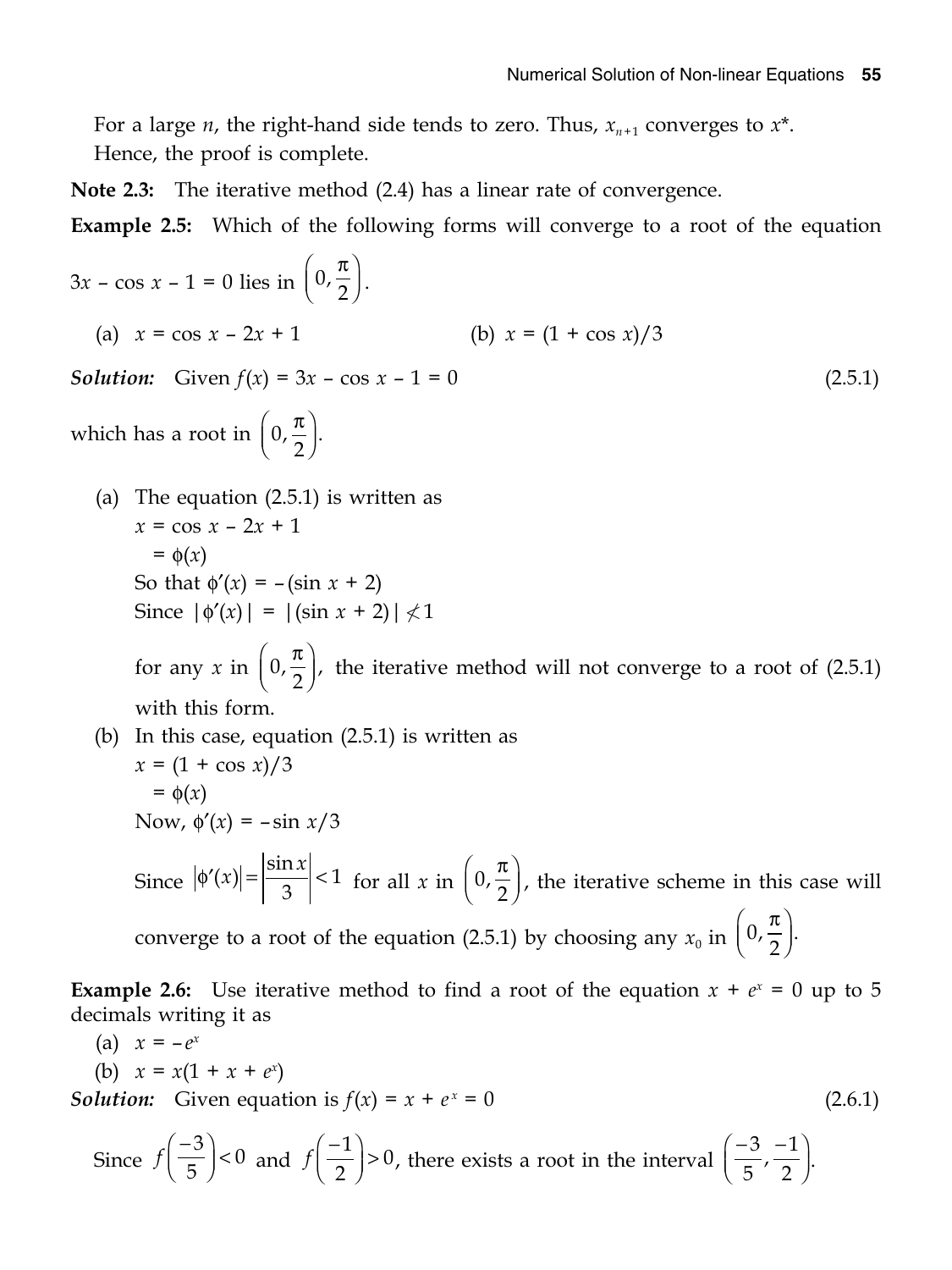```
(a) Here, equation (2.6.1) is written as
x = -e^x= \phi(x)Now, \phi'(x) = -e^xand |\phi'(x)| = e^x < 1 for all x in (-0.6, -0.5)
 The iterative scheme for the solution of (2.6.1) is
x_{n+1} = -e^{x_n} (2.6.2)
(n = 0, 1, 2, \ldots)
```
If we start with  $x_0 = -0.6$ , then from (2.6.2) we can obtain the following successive approximations.

| $\boldsymbol{n}$ | $x_{n+1}$    | $\boldsymbol{n}$ | $x_{n+1}$   |
|------------------|--------------|------------------|-------------|
| $\Omega$         | $-0.548812$  | 11               | $-0.567179$ |
| 1                | $-0.577636$  | 12               | $-0.567123$ |
| $\mathcal{P}$    | $-0.561224$  | 13               | $-0.567155$ |
| 3                | $-0.570510$  | 14               | $-0.567137$ |
| 4                | $-0.565237$  | 15               | $-0.567147$ |
| 5                | $-0.568225$  | 16               | $-0.567141$ |
| 6                | $-0.566530$  | 17               | $-0.567145$ |
| 7                | $-0.5674910$ | 18               | $-0.567142$ |
| 8                | $-0.566946$  | 19               | $-0.567144$ |
| 9                | $-0.567255$  | 20               | $-0.567143$ |
| 10               | $-0.567080$  | 21               | $-0.567143$ |

**Table 2.5**

Hence, the required root of equation (2.6.1) correct to five places of decimal is

 $x = -0.56714$ 

(b) We now solve (2.6.1) considering the form

$$
x = x(1 + x + ex)
$$
  
\n
$$
= \phi(x)
$$
  
\nHere,  $\phi'(x) = 1 + 2x + (x + 1) ex$   
\nIt can be verified that  $|\phi'(x)| = |1 + 2x + (x + 1) ex| < 1$  for all  $x$  in (-0.6, -0.5)  
\nNow, taking  $x_0 = -0.6$  and applying the iterative scheme  
\n
$$
x_{n+1} = x_n(1 + x_n + ex_n)
$$
\n(2.6.3)

 $(n = 0, 1, 2, ...)$ 

the following iterates are obtained.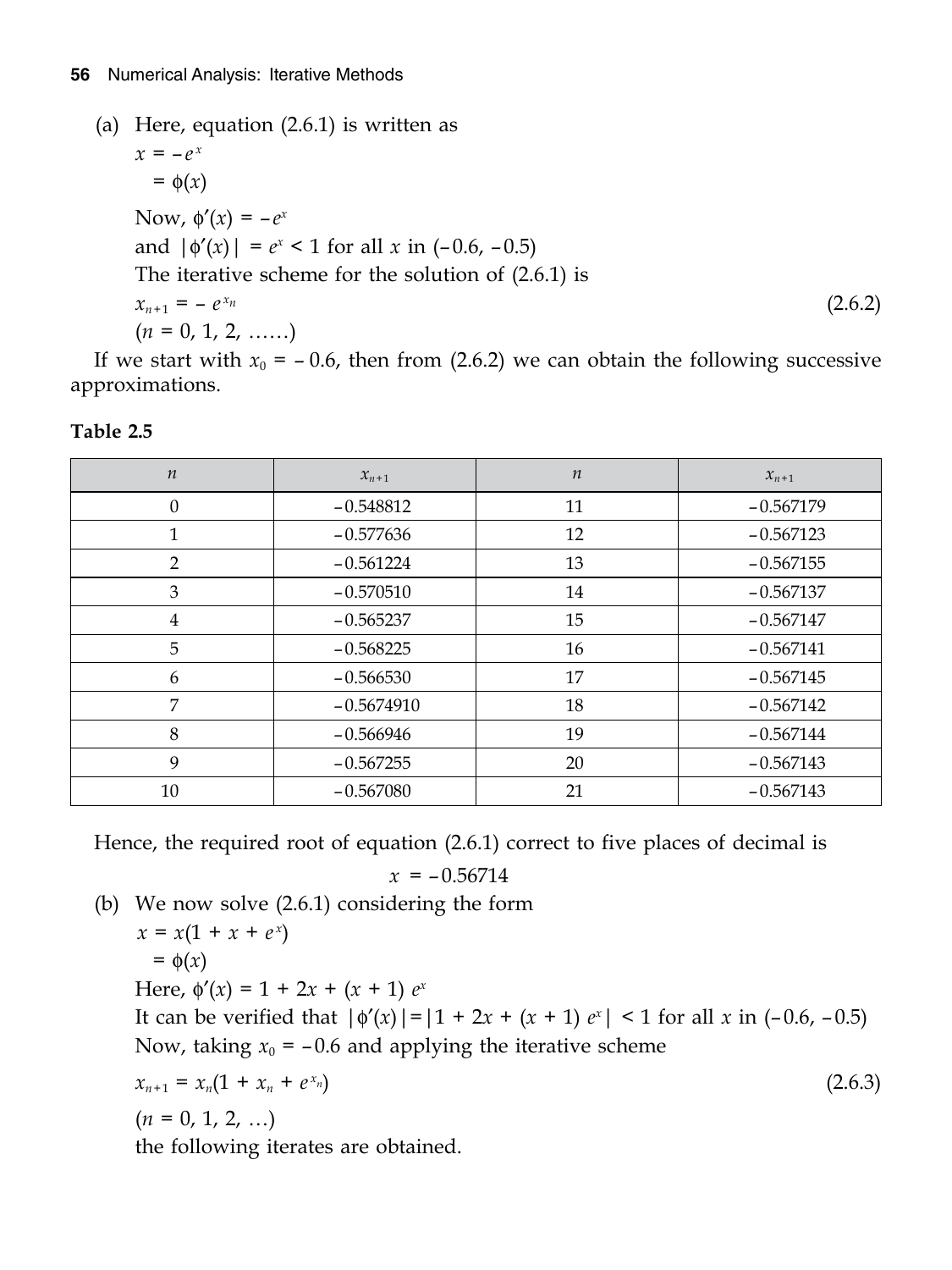**Table 2.6**

| $\sim$<br>$n_{n+1}$ | $-0.569287$ | $-0.567375$ | $-0.567169$ | $-0.567146$ | $-0.567144$ | $-0.567143$ |
|---------------------|-------------|-------------|-------------|-------------|-------------|-------------|

Therefore, the required root correct to 5 decimal places is  $x = -0.56714$ .

**Note 2.4:** It may be noted that the scheme (2.6.3) will not converge to the root if we start with  $x_0 = -1.5$ .

**Remark 2.2:** Smaller the value of  $|\phi'(x)|$ , larger the rate of convergence.

**Definition 2.1:** A sequence of approximations  $\{x_0, x_1, x_2, ..., x_n\}$  is said to converge to a root  $x^*$  of an equation  $f(x) = 0$  with rate of convergence or the order of convergence

 $p \ge 1$  if  $|x_{n+1} - x^*| \le K \cdot |x_n - x^*|^{p}$  for some  $K > 0$ . (2.10)

**Definition 2.2:** If  $p$  is the order of the method and  $n$  is the number of functional evaluations per iteration by a method, then the efficiency index of that method is  $\sqrt[n]{p}$ .

#### **2.5 ACCELERATION OF CONVERGENCE**

It is always possible to accelerate the convergence of the method of iteration (2.4) by introducing a parameter  $\alpha$  and extrapolating it as

$$
x_{n+1} = (1 - \alpha) x_n + \alpha \phi(x_n)
$$
  
(or)  

$$
x_{n+1} = x_n + \alpha (\phi(x_n) - x_n)
$$
  

$$
(n = 0, 1, 2...)
$$
 (2.11)

The improvement of convergence majorly depends upon the choice of the relaxation factor  $\alpha$  subject to constraints of the given problem. The following are some of the methods which enhance the rate of convergence of the scheme (2.4).

#### **2.6 WEGSTEIN'S METHOD**

In this method, the choice of  $\alpha$  in the scheme (2.11) is taken as

$$
\alpha = \frac{1}{1-\Delta}, \Delta = \frac{\phi(x_n) - x_n}{x_n - x_{n-1}} \tag{2.12}
$$

The following steps illustrate the working procedure of this method.

- **Step 1:** Choose an initial approximation  $x_0$  to a root of  $f(x) = 0$ .
- **Step 2:** Assign  $n \leftarrow 1$
- **Step 3:** Calculate  $x_n = \phi(x_{n-1})$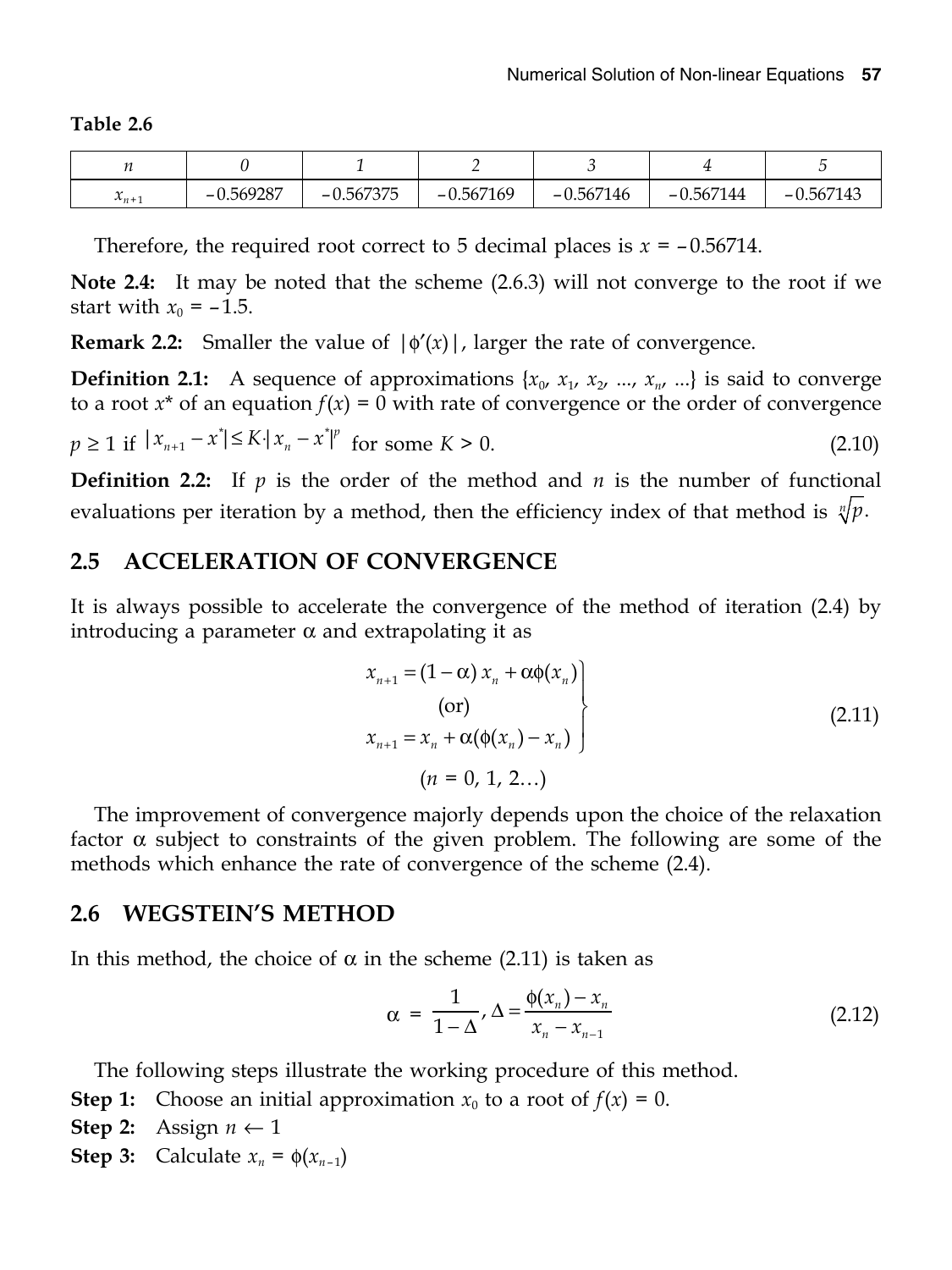**Step 4:** Find  $\Delta = \frac{\Psi(x_n) - x_n}{n}$ *n n*  $x_n$ ) – x  $x_n - x_{n-1}$  $(x_n)$  $\Delta = \frac{\Phi(x_n) - \lambda}{x_n - x_n}$ **Step 5:** Find 1 1  $\alpha =$  $-\Delta$ 

**Step 6:** Calculate  $x_{n+1} = x_n + \alpha[\phi(x_n) - x_n]$ 

**Step 7:** Stop the process if  $|x_{n+1} - x_n|$  is negligible up to the tolerance.

**Step 8:** Assign  $n \leftarrow n + 2$  and go to step 3.

**Note 2.5:** When  $\alpha = 1$  or  $\Delta = 0$ , the above method reduces to the iterative method (2.4).

#### **2.7** AITKEN'S  $\Delta^2$  METHOD

If the method (2.4) converges linearly and if  $|\phi'(x^*)| \leq K < 1$  where  $x^*$  is a root of (2.1), then from (2.9) approximately we have

$$
x_{n+1} - x^* = K(x_n - x^*)
$$
  

$$
x_n - x^* = K(x_{n-1} - x^*)
$$

Solving the above equations for  $x^*$  by eliminating  $K$  from them, we obtain

$$
x^* = x_{n+1} - \frac{(x_{n+1} - x_n)^2}{x_{n+1} - 2x_n + x_{n-1}}
$$

Replacing  $x^*$  by  $x_{n+2}$ , we have

$$
x_{n+2} = x_{n+1} - \frac{(\Delta x_n)^2}{\Delta^2 x_{n-1}}
$$
\n(2.13)

Which is the Aitken's extrapolation method, for a linearly convergent sequences, yields approximations to the root  $x^*$  with  $x_1 = \phi(x_0)$  and  $x_2 = \phi(x_1)$ .

**Observation 2.1:** It is seen that the method (2.11) will accelerate the convergence of the method (2.4) if we choose a proper  $\alpha$  in

- (i)  $(0.5 < \alpha < 1)$  provided  $-1 < \phi'(x) < 0$
- (ii)  $(\alpha > 1)$  provided  $0 < \phi'(x) < 1$

**Remark 2.3:** By Theorem (2.1), one can easily obtain the condition for convergence of the method (2.11) as:

$$
|1 + \alpha + \alpha \phi'(x)| < 1 \text{ for all } x \text{ in } I \tag{2.14}
$$

The condition (2.14) is same as

$$
-1 < 1 - \alpha + \alpha \phi'(x) < 1
$$
\n(or)

\n
$$
0 < \alpha < \frac{2}{1 - \phi'(x)}
$$
\n(2.15)

\nfor each *x*.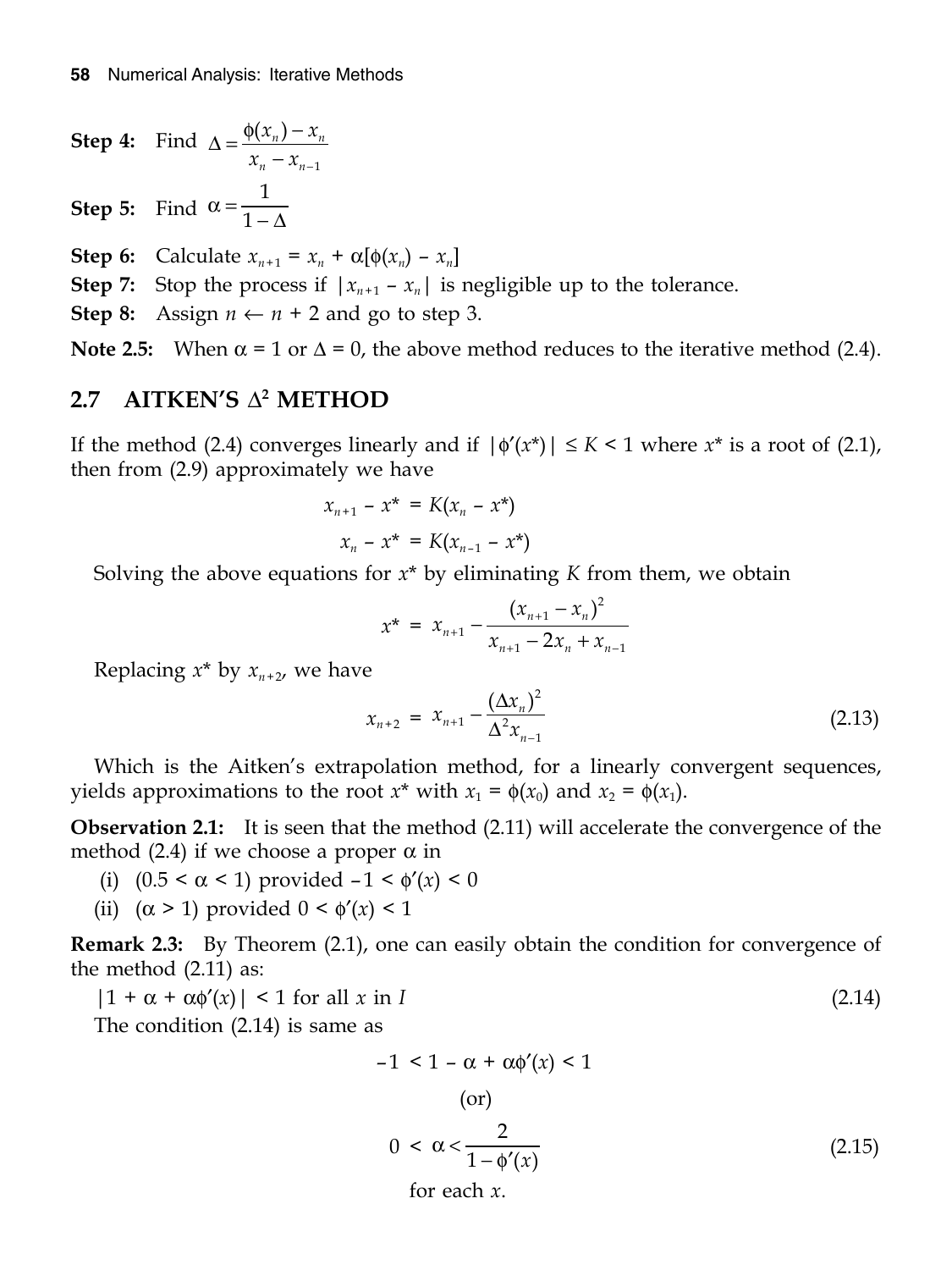*Solution:* Given equation is

$$
f(x) = x - \sin x - 6.28 = 0
$$

We rewrite this equation as

$$
x = 6.28 + \sin x
$$

$$
= \phi(x)
$$

Here  $\phi'(x) = \cos x$ 

Now, the iterative method for the solution of given equation is

$$
x_{n+1} = 6.28 + \sin x_n \tag{2.7.1}
$$
\n
$$
(n = 0, 1, 2...)
$$

The Wegstein's iteration is

$$
x_{n+1} = x_n + \alpha(6.28 + \sin x_n - x_n)
$$
  
(2.7.2)  

$$
(n = 0, 1, 2...)
$$

where  $\alpha = \frac{1}{1+\lambda}$ ,  $\Delta = \frac{0.20 + 3.01 \lambda_n - \lambda_n}{\lambda_n}$ *n n*  $x_n - x$  $\alpha = \frac{1}{1 - \Delta}$ ,  $\Delta = \frac{6.28 + \sin x_n - x_{n-1}}{x_n - x_{n-1}}$  $-\Delta'$   $x_n$  -

The Aitken's  $\Delta^2$  process is

**Table 2.7**

$$
x_{n+2} = x_{n+1} - \frac{(x_{n+1} - x_n)^2}{x_{n+1} - 2x_n + x_{n-1}}
$$
 (2.7.3)

 $(n = 0, 1, 2...)$ 

where  $x_n = 6.28 + \sin x_{n-1}$  and  $x_{n+1} = 6.28 + \sin x_n$ , whereas, the extrapolated iterative method with  $\alpha = \hat{\alpha}$  is

$$
x_{n+1} = x_n - \frac{x_n - 6.28 - \sin x_n}{1 - \cos x_n}
$$
  
(n = 0, 1, 2...) (2.7.4)

The first 9 approximations of these methods are tabulated hereunder taking  $x_0 = 6$ 

| $\boldsymbol{n}$ | <i>Method</i> (2.7.1) | <i>Method</i> (2.7.2) | Method (2.7.3) | Method (2.7.4) |
|------------------|-----------------------|-----------------------|----------------|----------------|
|                  | $x_{n}$               | $x_n$                 | $x_{n+1}$      | $x_{n}$        |
|                  | 6.000584502           | 6.000584502           | 6.000584502    | 6.014675016    |
| 2                | 6.001145771           | 6.001145771           | 6.001145771    | 6.015500534    |
| 3                | 6.001684820           | 6.014762084           | 6.014705148    | 6.015503073    |
| 4                | 6.002202612           | 6.014788597           | 6.014733649    | 6.015503073    |
| 5                | 6.002700060           | 6.015464679           | 6.014761129    |                |
| 6                | 6.00317805            | 6.015466049           | 6.015500802    |                |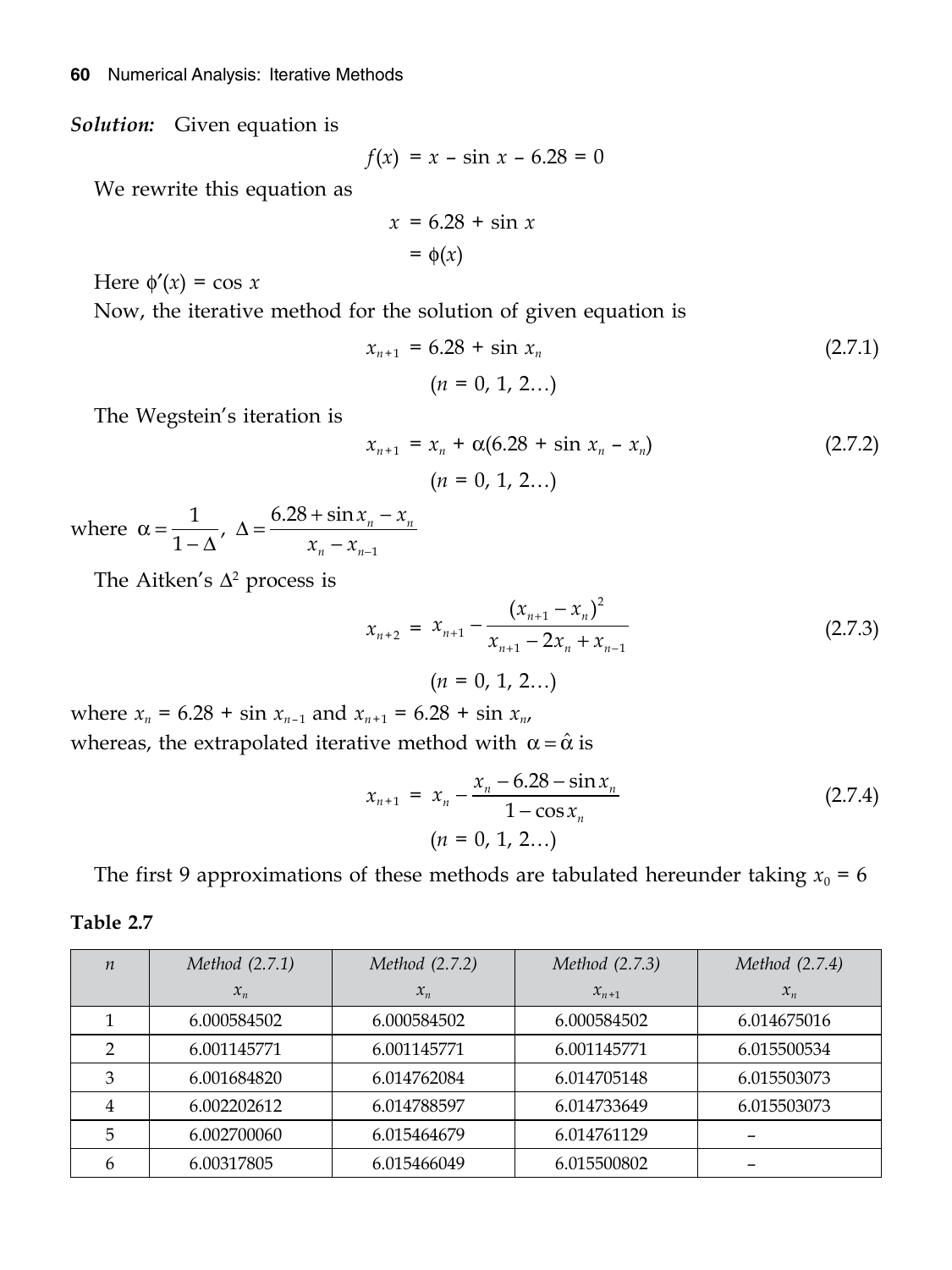| 6.003637362 | 6.015501273 | 6.015500883 | $\overline{\phantom{0}}$ |
|-------------|-------------|-------------|--------------------------|
| 6.004078829 | 6.015501337 | 6.015500961 | -                        |
| 6.004503186 | 6.015503135 | 6.015503073 | $\overline{\phantom{0}}$ |

**Remark 2.5:** The true root of the equation of example (2.7) is 6.01550307297 approximately. Comparing this value with the above tabulated approximations, one can see that the extrapolated iterative method (2.7.4) has a better rate of convergence for obtaining the root of  $x = 6.28 + \sin x$ .

**Example 2.8:** Find the largest root of the equation  $x^6 - x - 1 = 0$  correct up to 8 places of decimal, starting with  $x_0 = 2$  by using:

- (i) Iterative method
- (ii) Extrapolated iterative method.

*Solution:* Given

$$
f(x) = x^6 - x - 1 = 0 \tag{2.8.1}
$$

Which has largest root in the interval 1 < *x* < 2. We rewrite (2.8.1) as

$$
x = \sqrt[6]{x+1}
$$
  
=  $\phi(x)$  [say]

Now, 
$$
|\phi'(x)| = \left|\frac{\sqrt[6]{\frac{1}{(x+1)^5}}}{6}\right| < 1
$$

for all  $x$  in  $(1, 2)$ 

The iterative method for solving (2.8.1) is

$$
x_{n+1} = \sqrt[6]{x_n + 1}
$$
  
(*n* = 0, 1, 2, 3.....)

And the extrapolated iterative method in this case will be of the form

$$
x_{n+1} = x_n + \alpha \left[ \sqrt[6]{x_n + 1} - x_n \right]
$$
  
(*n* = 0, 1, 2, 3........... )

where

$$
\alpha = \frac{1}{\left[1-\left\{\sqrt[6]{\left(x_n+1\right)^{-5}}/6\right\}\right]}
$$

The computed results for obtaining the root of equation (i) are tabulated below: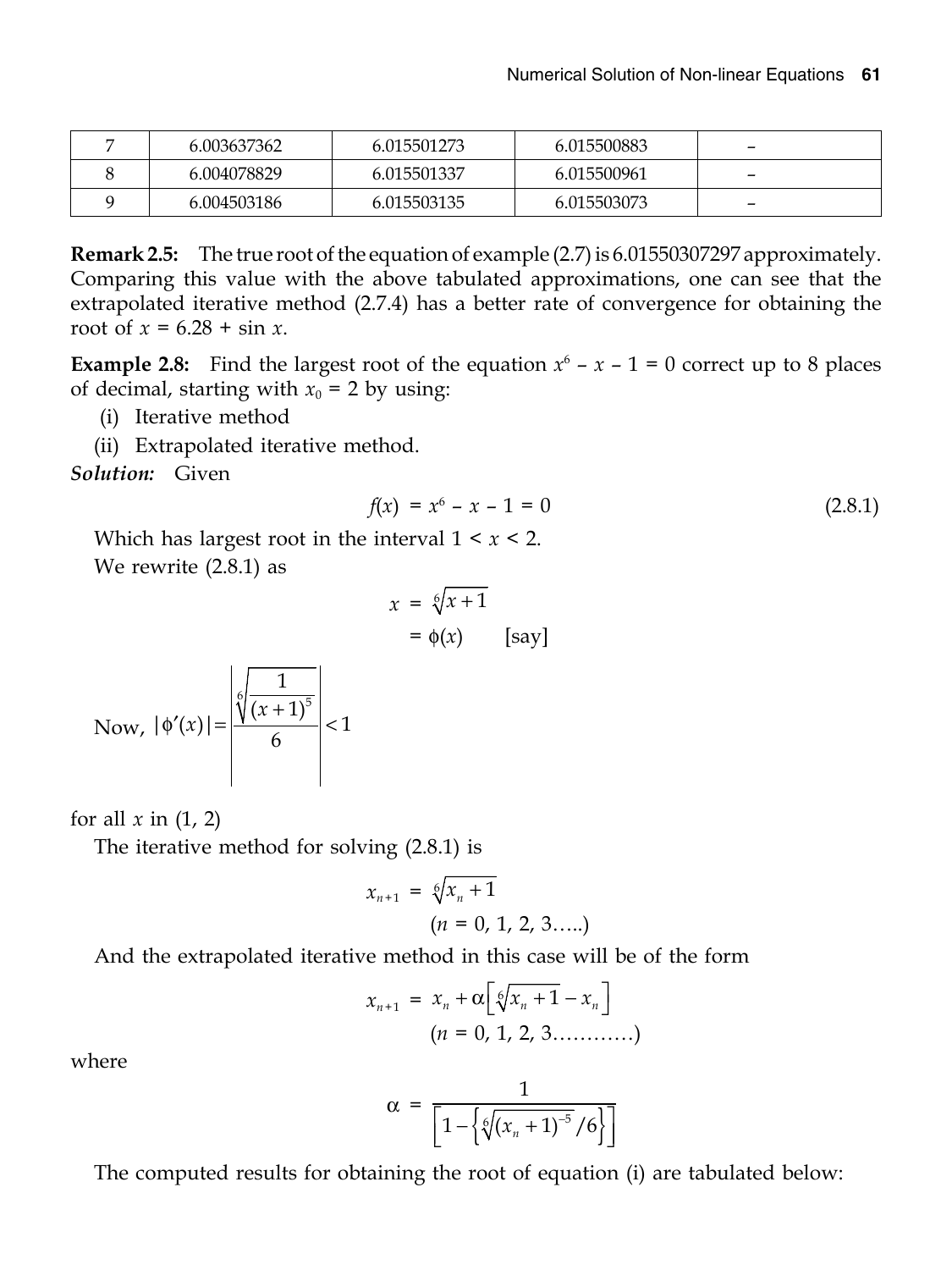#### **Table 2.8**

| $\boldsymbol{n}$ | Iterative Method | Extrapolated Iterative Method |             |
|------------------|------------------|-------------------------------|-------------|
|                  | $x_n$            | $\alpha$                      | $x_n$       |
| 0                | 2.000000000      |                               | 2.000000000 |
|                  | 1.200936955      | 1.071488330                   | 1.143813273 |
| $\mathcal{D}$    | 1.140515698      | 1.096827312                   | 1.134725697 |
| 3                | 1.135236648      | 1.097204065                   | 1.134724138 |
| 4                | 1.134769538      | 1.094204130                   | 1.134724138 |
|                  |                  |                               |             |
|                  |                  |                               |             |
| 11               | 1.134724138      |                               |             |

From the above tabulated values, we have the required largest root of the equations  $(2.8.1)$  as  $x = 1.13472413$  which is correct to 8 decimal places.

#### **2.9 METHOD OF FALSE-POSITION (OR) REGULA-FALSI METHOD**

In this method, we need to find a sufficiently small interval (*a*, *b*) in which the root of an equation  $f(x) = 0$  lies as in the case of bisection method, so that the curve  $y = f(x)$ crosses the *X*-axis in between  $x = a$  and  $x = b$  and also  $f(a) \cdot f(b) < 0$ .

The false-position method is based on the principle that any small portion of a smooth curve is practically straight for a short distance. Taking this principle into consideration, we fit a straight line passing through the points  $P[a, f(a)]$  and  $Q[b, f(b)]$  as



**Fig. 2.3**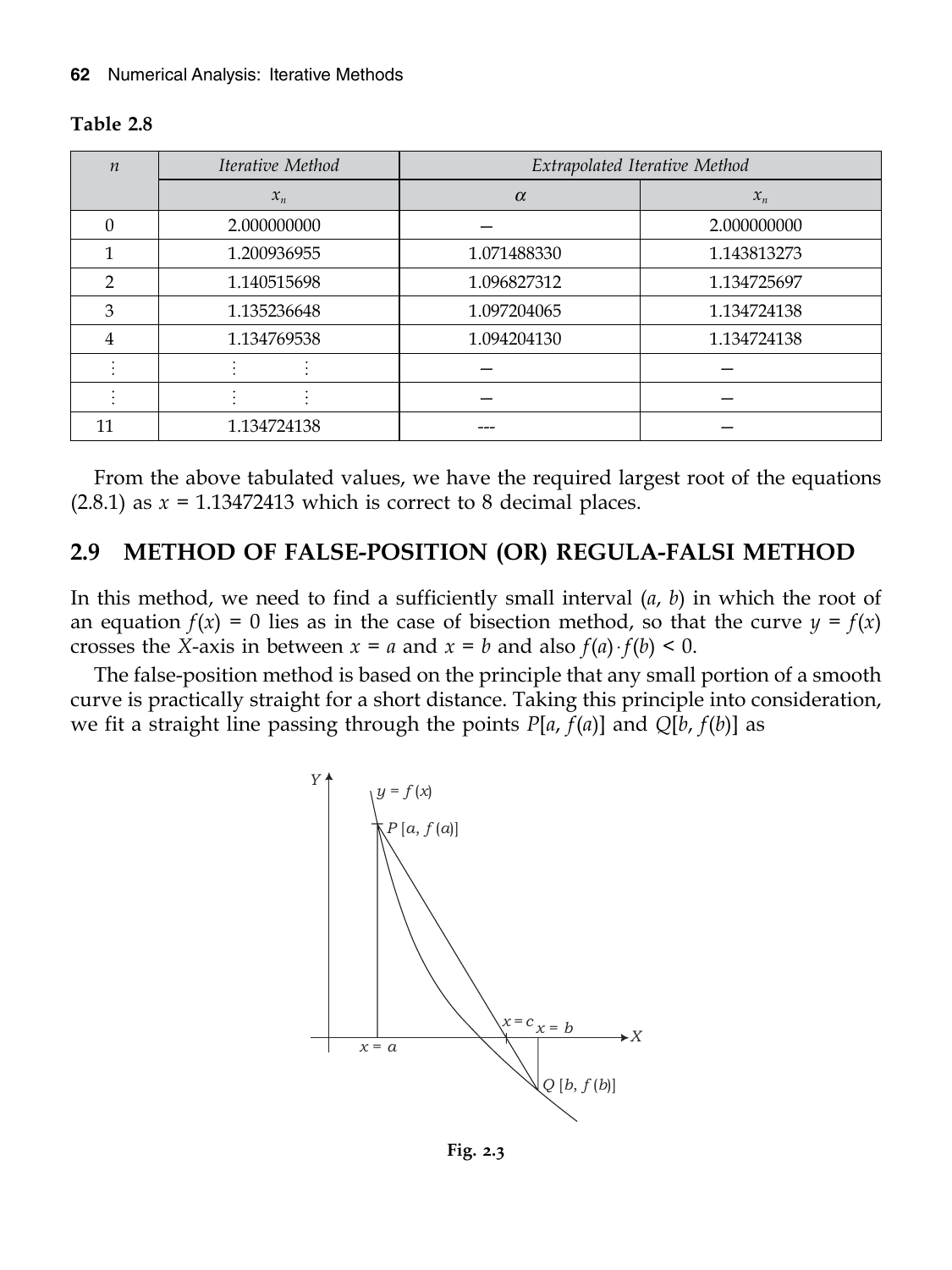**Remark 2.7:** Even though the rate of convergence of the secant method is 1.62 approximately, it will fail to converge when  $f(x_n) = f(x_{n-1})$  at any stage. But, once secant method converges it will converge more rapidly than the Regula-Falsi method which is always guaranteed to converge.

**Example 2.9:** Solve the equation given in example (2.8) by (i) Regula-Falsi method and (ii) secant method to obtain the ninth approximate  $x_9$  of the root with  $x_0 = 2$  and  $x_1 = 1$ .

*Solution:* Let  $f(x) = x^6 - x - 1 = 0$ 

So that  $f(2) = 61 > 0$  &  $f(1) = -1 < 0$  therefore a root of the equation lies in  $(1, 2)$ . Taking  $x_0 = 2 = a$ ,  $x_1 = 1 = b$ , we applied the methods  $(2.21)$  and  $(2.22)$  and the successive approximations up to  $9<sup>th</sup>$  approximate are tabulated hereunder.

| $\boldsymbol{n}$ | $'C'$ of $(2.21)$ | $x_{n+1}$ of (2.22) |
|------------------|-------------------|---------------------|
|                  | 1.016129032       | 1.01612902          |
| $\overline{2}$   | 1.030674754       | 1.190577768         |
| 3                | 1.043716601       | 1.117655831         |
| $\overline{4}$   | 1.055347031       | 1.132531550         |
| 5                | 1.065667282       | 1.134816808         |
| 6                | 1.074783410       | 1.134723646         |
| 7                | 1.082802820       | 1.134724138         |
| 8                | 1.089831382       | 1.134724138         |

#### **Table 2.9**

The required root is *x* = 1.13472413 which is correct to 8 decimals. One can see that the more rapid convergence of secant method to the root, over false-position method.

**Example 2.10:** Use secant method to find a root of the equation  $x + e^x = 0$  correct to 8 places of decimal, by tabulating the computed values.

*Solution:* Given  $f(x) = x + e^x = 0$ 

 $(2.10.1)$ 

Since  $f(-1) < 0$  and  $f(0) > 0$ , there exists a root in the interval  $(-1, 0)$ .

The secant method for the solution of (2.10.1) is given by

$$
x_{n+1} = x_n - f(x_n) \cdot \left[ \frac{x_n - x_{n-1}}{f(x_n) - f(x_{n-1})} \right]
$$
  
(*n* = 1, 2, 3 ...)

where  $f(x_n) = x_n + e^{x_n}$ 

Let us take  $x_0 = -1$  and  $x_1 = 0$ . Then  $f(x_0) = -0.632120559$  and  $f(x_1) = 1$ . Now, the following table exhibits further approximations.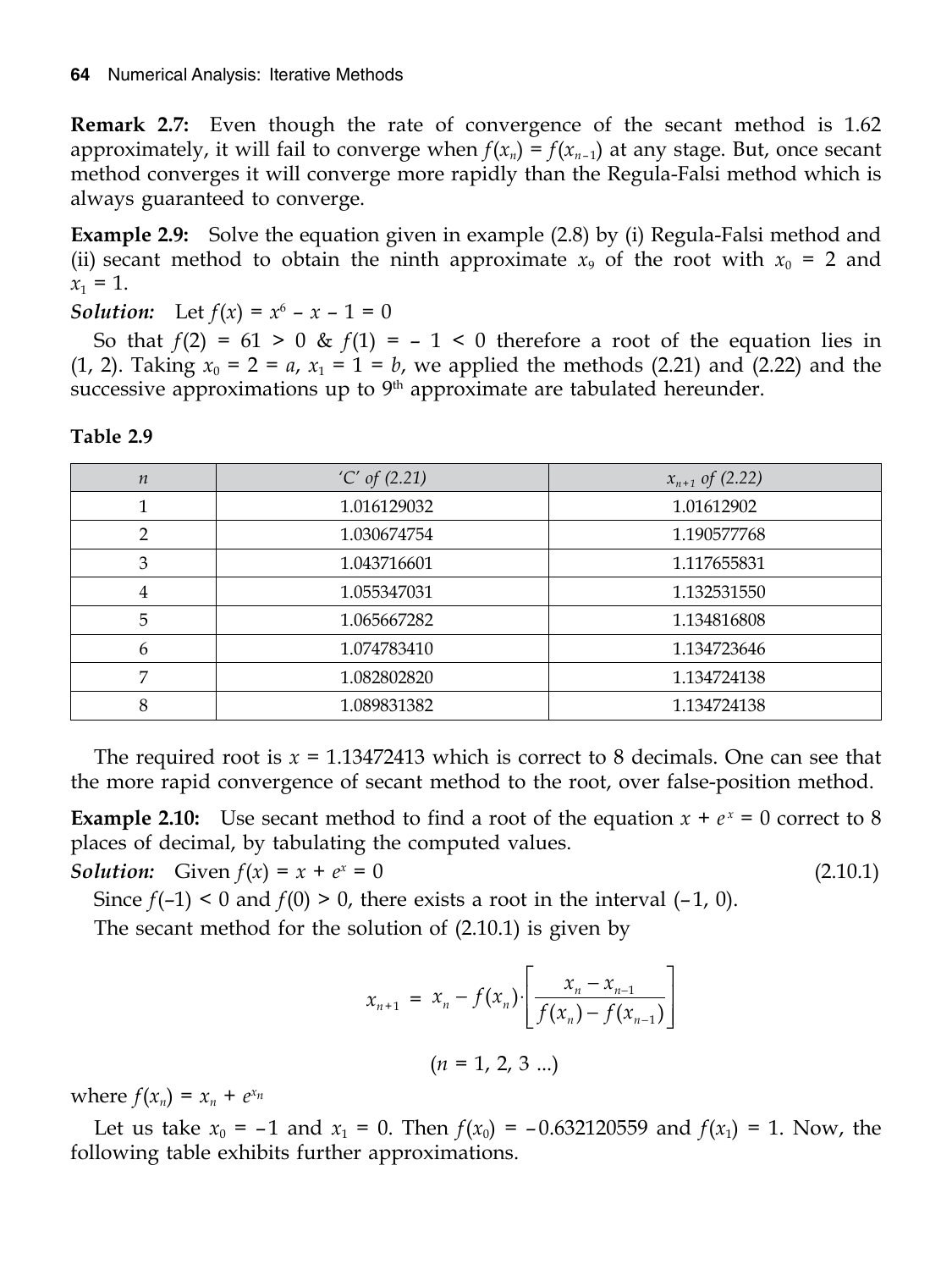| $\boldsymbol{n}$ | $x_{n+1}$      | $f(x_{n+1})$   |
|------------------|----------------|----------------|
|                  | $-0.612699837$ | $-0.070813948$ |
| ◠                | $-0.572181412$ | $-0.007888273$ |
| 3                | $-0.567102080$ | 0.000064583    |
| 4                | $-0.567143328$ | $-0.000000059$ |
| 5                | $-0.567143290$ | 0.000000001    |
| 6                | $-0.567143291$ | $-0.000000001$ |
|                  | $-0.567143290$ | 0.000000001    |

#### **Table 2.10**

Since  $f(x_8)$  < 0.5  $\times$  10<sup>-8</sup>, the desired root of the equation correct to eight decimal places is

$$
x = -0.56714329.
$$

#### **2.11 NEWTON-RAPHSON (N-R) METHOD**

To derive the Newton-Raphson method for finding a root  $x^*$  of the equation  $f(x) = 0$ , let  $x_0$  be an initial approximation and let  $x_1 = x_0 + h$  where *h* is a small quantity, be the first approximation to  $x^*$ . If  $x_0$  is chosen such that  $x_0$  lies in the neighbourhood of  $x^*$ , then  $x_1$ will be nearly equal to *x*\*.

Thus,  $f(x_1) = 0$  approximately.

i.e., 
$$
f(x_0 + h) = 0
$$

Expanding the above function by means of Taylor's series, one can have

$$
f(x_0) + hf'(x_0) + \frac{h^2}{2!}f''(x_0) + \dots \dots \dots = 0
$$
\n(2.23)

Since *h* is small enough, we can neglect the higher order powers of *h* starting from *h*2 onwards.

Thus, from (2.23), we have

$$
f(x_0) + hf'(x_0) = 0
$$

which gives  $h = -\frac{f(x_i)}{f'(x_i)}$  $\mathbf{0}$  $\mathbf{0}$  $=-\frac{f(x_0)}{f'(x_0)}$ 

Putting this value of '*h*' in  $x_1 = x_0 + h$ ,

we obtain  $x_1 = x_0 - \frac{f(x_0)}{f'(x_0)}$  $x_0 - \frac{f(x_0)}{f'(x_0)}$  $\mathbf{0}$  $= x_0 - \frac{f(x_0)}{f'(x_0)}.$ 

Now, for a better approximation to  $x^*$ , if we let  $x_2 = x_1 + h$  be the second approximation and proceeding in a similar manner as above, one can easily obtain

$$
x_2 = x_1 - \frac{f(x_1)}{f'(x_1)}
$$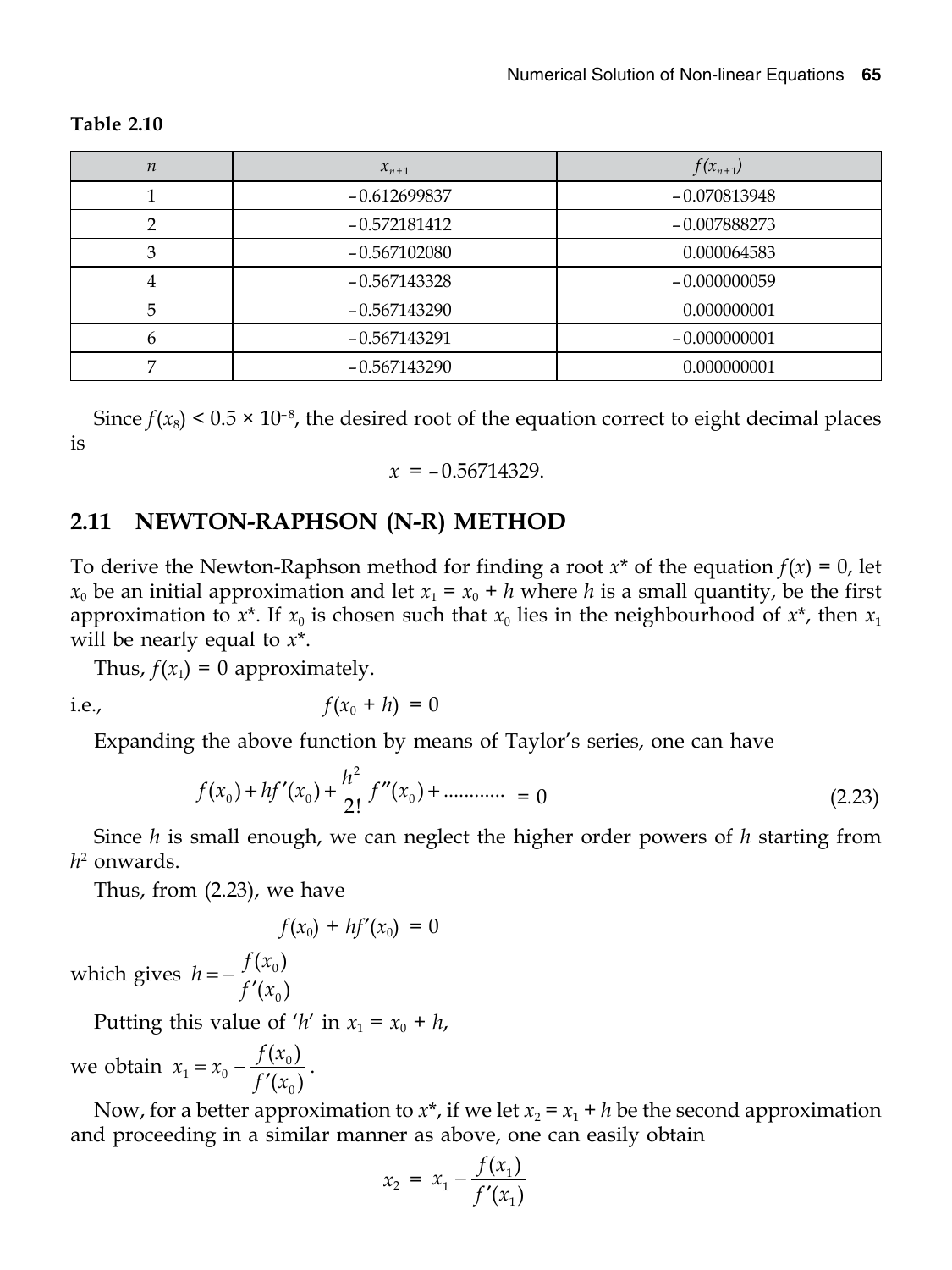#### **2.11.2 Condition for Convergence of the Newton-Raphson Method**

Comparing the iterative method (2.4) with the N-R method (2.24),

One can have 
$$
\phi(x_n) = x_n - \frac{f(x_n)}{f'(x_n)}
$$
 (2.26)

We know that the iterative method converges by Theorem (2.1), if  $|\phi'(x)|$  < 1 for all *x* in *I* From (2.26),

$$
\phi'(x) = 1 - \frac{f'^2(x) - f(x) \cdot f''(x)}{f'^2(x)} = \frac{f(x) \cdot f''(x)}{f'^2(x)} \tag{2.27}
$$

Therefore, the condition for convergence of the N-R method is

$$
\left|\frac{f(x) f''(x)}{[f'(x)]^2}\right| < 1 \text{ for all } x \text{ in } I.
$$

**Observation 2.2:** The convergence of N-R method will be faster if  $f'(x)$  is large enough, i.e., the graph of  $f'(x)$  is nearly perpendicular to the *x*-axis.

**Observation 2.3:** By Theorem (2.1), we can also have the convergence of N-R method provided that the initial approximation  $x_0$  is chosen sufficiently close to the root of  $f(x) = 0.$ 

#### **2.11.3 Newton-Raphson Method has a Quadratic Convergence**

Let  $x^*$  be a root of  $f(x) = 0$  such that  $f(x^*) = 0$  and let the small quantities  $\varepsilon_n$  and  $\varepsilon_{n+1}$  be the errors at  $n^{\text{th}}$  and  $(n + 1)^{\text{th}}$  stages for the approximations  $x_n$  and  $x_{n+1}$  respectively such that

$$
\varepsilon_n = x_n - x^* \text{ and } \varepsilon_{n+1} = x_{n+1} - x^* \tag{2.28}
$$

By (2.28), the N-R method (2.24) takes the form

$$
\varepsilon_{n+1} + x^* = \varepsilon_n + x^* - \frac{f(\varepsilon_n + x^*)}{f'(\varepsilon_n + x^*)}
$$
  
(or)  

$$
\varepsilon_{n+1} = \varepsilon_n - \frac{f(x^* + \varepsilon_n)}{f'(x^* + \varepsilon_n)}
$$

Expanding the right-hand side function by Taylor's theorem, we have

$$
\varepsilon_{n+1} = \varepsilon_n - \frac{f(x^*) + \varepsilon_n f'(x^*) + \frac{\varepsilon_n^2}{2} f''(x^*) + \dots}{f'(x^*) + \varepsilon_n f''(x^*) + \dots}
$$

Taking  $f(x^*) = 0$  and neglecting the higher order terms of  $\varepsilon_n$  starting from  $\varepsilon_n^3$  onwards as  $\varepsilon_n$  is small enough, we obtain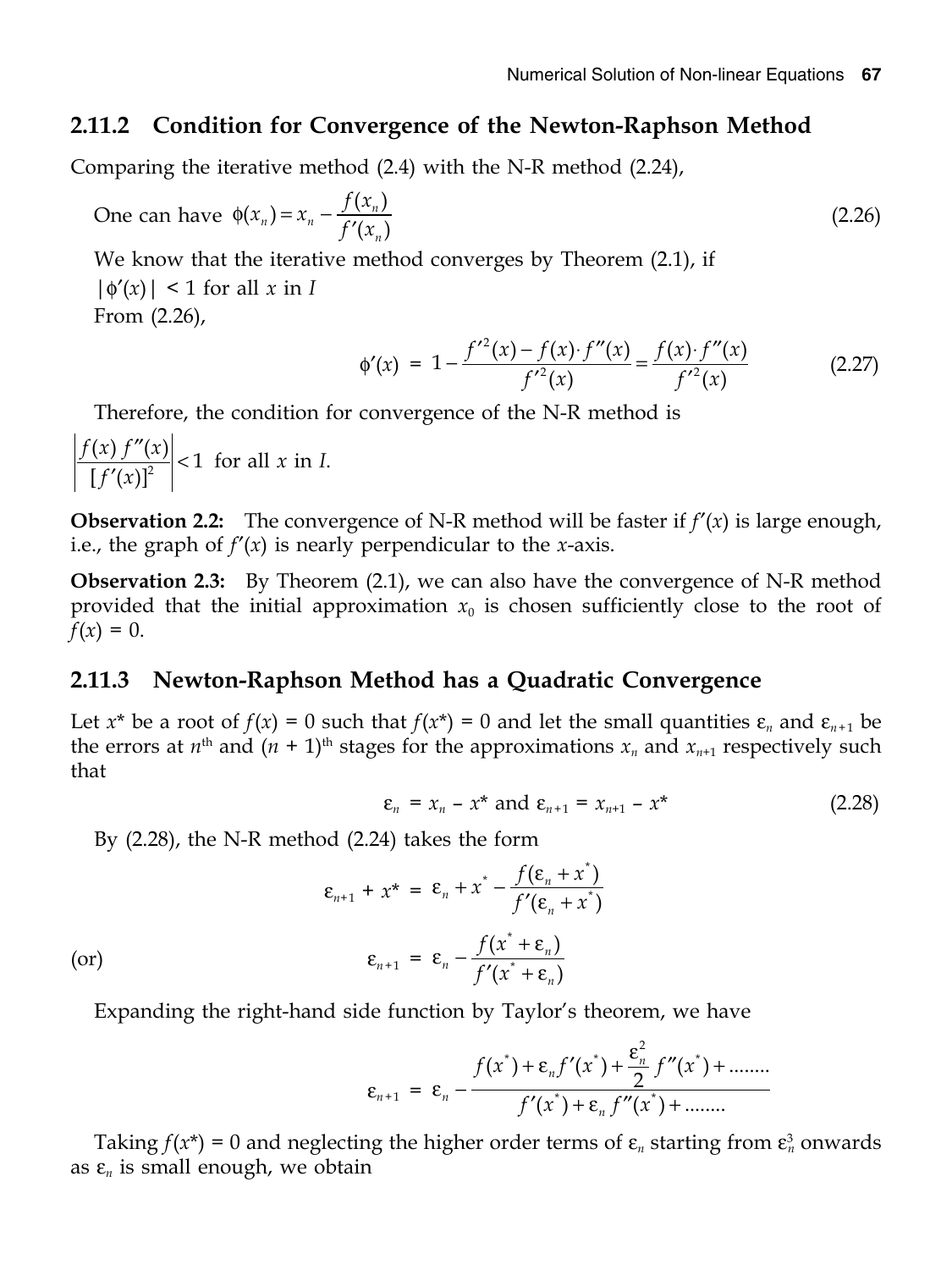$$
\varepsilon_{n+1} = \frac{\varepsilon_n f'(x^*) + \varepsilon_n^2 f''(x^*) + \dots + \varepsilon_n f'(x^*) - \frac{\varepsilon_n^2}{2} f''(x^*) + \dots}{f'(x^*) + \varepsilon_n f''(x^*)}
$$

which give us

$$
\varepsilon_{n+1} = \varepsilon_n^2 \left[ \frac{f''(x^*)}{2f'(x^*)} \right]
$$
\n
$$
\varepsilon_{n+1} \propto \varepsilon_n^2
$$
\n(2.29)

This relation shows that the subsequent error is proportional to the square of the previous error and hence the N-R method has a quadratic or second order convergence and its efficiency index is  $\sqrt[2]{2} \approx 1.414$ .

#### Newton-Raphson Method Algorithm 2.11.4

- **Step 1:** Choose an initial approximation  $x_0$  to obtain the root of  $f(x) = 0$ .
- **Step 2:** Calculate  $f(x_0)$  and  $f'(x_0)$ .

**Step 3:** Evaluate 
$$
x_1 = x_0 - \frac{f(x_0)}{f'(x_0)}
$$

**Step 4:** If  $|x_1 - x_0|$  is negligible up to the tolerance stop the process. Otherwise, go to step 5

**Step 5:** Increase the subscripts of  $x$ 's by one unit in the above 3 steps and go to step 2.

**Example 2.11:** Find a root of the equation  $\cos x - xe^x = 0$  by Newton's method.

**Solution:** Let  $f(x) = \cos x - xe^x = 0$ 

Then,  $f'(x) = -[\sin x + (x + 1) e^x]$ 

Since  $f(0) > 0$  and  $f(1) < 0$ , there is a root in the interval  $(0, 1)$ .

Let us choose  $x_0 = 0.5$ 

Then, the N-R method (2.24) yields

$$
x_{n+1} = x_n + \frac{\cos x_n - x_n e^{x_n}}{\sin x_n + (x_n + 1) e^{x_n}}
$$
  
(*n* = 0, 1, 2........])

For  $n = 0$ , we obtain

$$
x_1 = 0.5 + \frac{\cos(0.5) - (0.5)e^{0.5}}{\sin(0.5) + (0.5 + 1)e^{0.5}}
$$

$$
= 0.5 + \frac{0.053222}{2.952507}
$$

 $= 0.518026$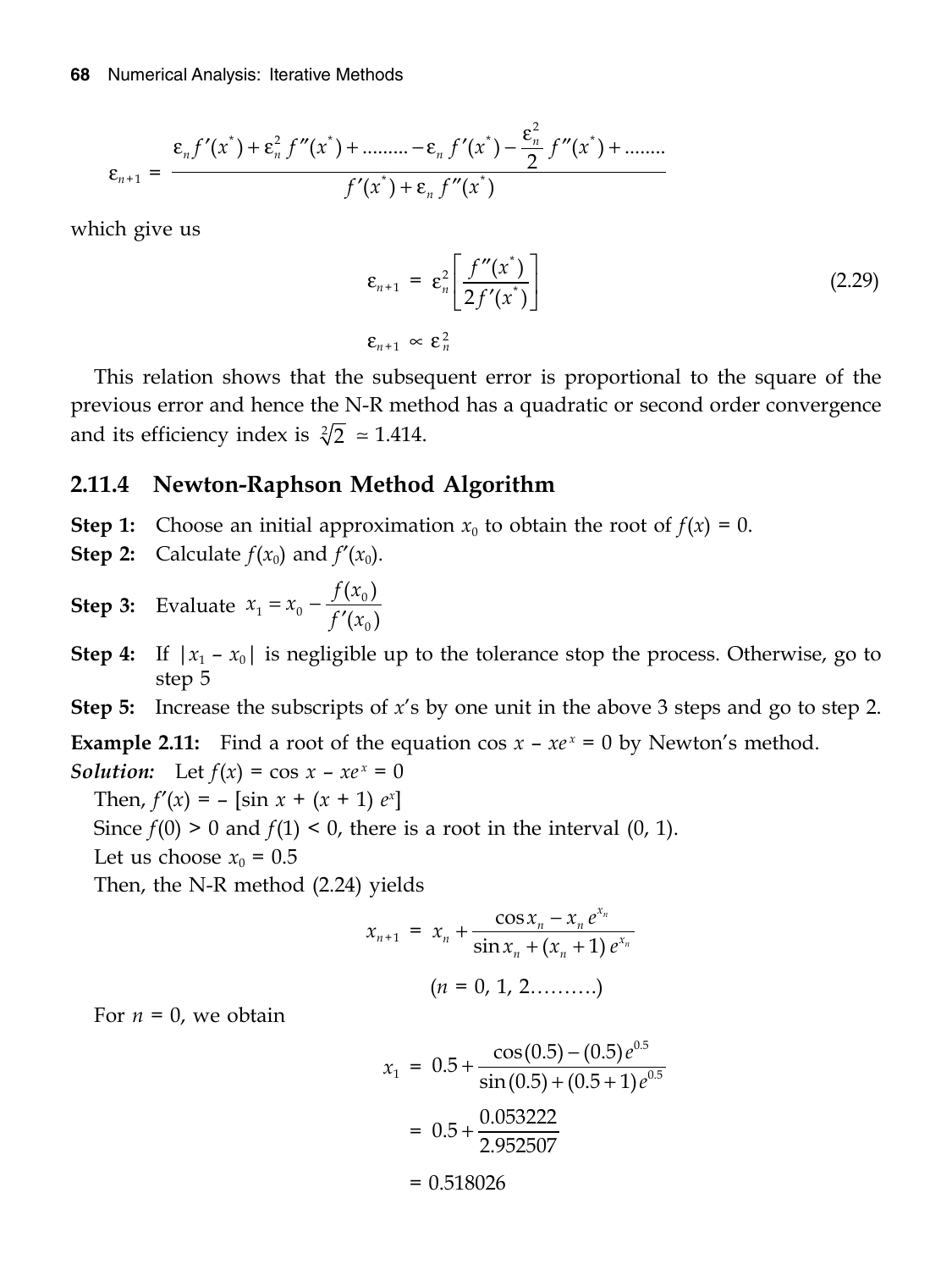Example 2.13: Develop N-R method for finding Square root of a number M Reciprocal of a number M

and find  $\sqrt{13}$  and  $\frac{1}{13}$  correct to 5 decimals.

#### Solution:

(a) The square root of a number *M* is a root of the equation  $x^2$  – *M* = 0. Let  $f(x) = x^2 - M$ Then,  $f'(x) = 2x$ From  $(2.24)$ , we have

$$
x_{n+1} = x_n - \frac{x_n^2 - M}{2x_n}
$$
  
(or)  $x_{n+1} = \frac{1}{2} \left( x_n + \frac{M}{x_n} \right)$   
(*n* = 0, 1, 2 ...) (2.13.1)

is the Newton's formula for obtaining square root of a number M.

Since  $3 = \sqrt{9} < 13 < \sqrt{16} = 4$ , we take  $x_0 = 3.5$  to obtain  $\sqrt{13}$ . From (2.13.1), we have for  $n = 0$ ;

$$
x_1 = \frac{\left(x_0 + \frac{13}{x_0}\right)}{2} = 3.60714
$$

for  $n = 1$ ;

$$
x_2 = \frac{\left(x_1 + \frac{13}{x_1}\right)}{2} = 3.60555
$$

for  $n = 2$ ; we obtain  $x_3 = 3.60555$ Since  $x_2 = x_3$ , the square root of 13 correct to 5 decimals is 3.6055.

(b) The reciprocal of a number *M* is the root of  $\frac{1}{x} - M = 0$ 

Let 
$$
f(x) = \frac{1}{x} - M
$$
  
Then,  $f'(x) = -\frac{1}{x^2}$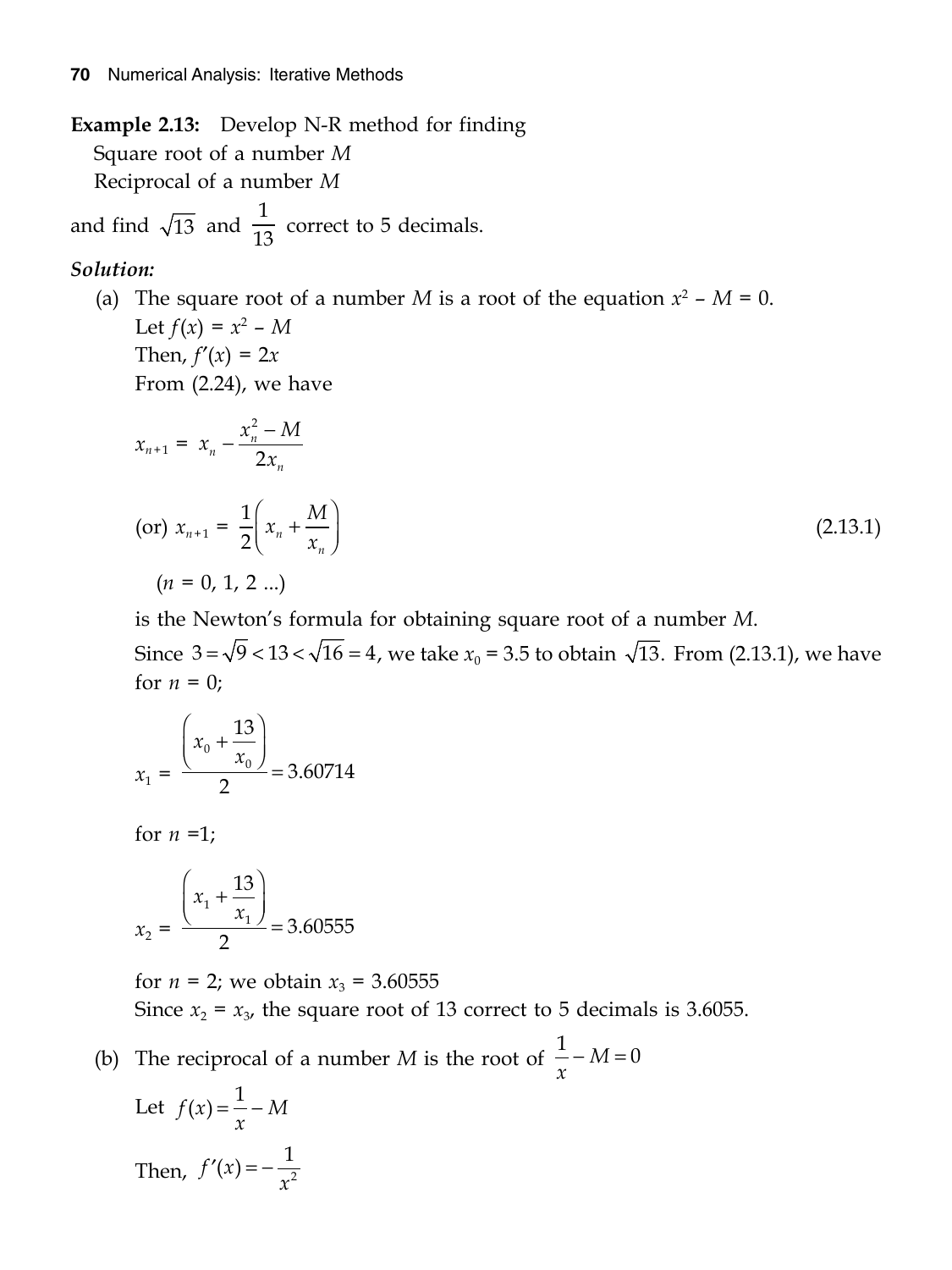From (2.24), we obtain

$$
x_{n+1} = x_n - \frac{\left(\frac{1}{x_n} - M\right)}{\left(\frac{-1}{x_n^2}\right)}
$$
  
(or)  $x_{n+1} = x_n (2 - Mx_n)$  (2.13.2)

 $(n = 0, 1, 2, ...)$ 

is the N-R formula for getting reciprocal of a number *M*.

Since  $0.05 = \frac{1}{20} < \frac{1}{13} < \frac{1}{10} = 0.1$ , we choose  $x_0 = 0.075$  to obtain reciprocal of 13. for  $n = 0$ , (2.13.2) gives us  $x_1 = x_0 (2 - Mx_0) = 0.07688$ for  $n = 1$ ;  $x_2 = 0.07688(2 - 13 \times 0.07688) = 0.07692$ for  $n = 2$ ;  $x_3 = 0.07692$ 

Therefore, the required reciprocal of 13 correct to 5 places of decimal is 0.0769.

#### **2.12 SOME VARIANTS OF NEWTON-RAPHSON METHOD**

In this section, we shall discuss some of variants of the N-R method and make note of the importance of these methods over the N-R method in the specific cases when it requires, considering some examples for the comparison.

## **2.12.1 Modified Newton-Raphson Method (or) Von-Mises Method**

This method consists of finding the slope at initial iteration and obtaining these by using the formula

$$
x_{n+1} = x_n - \frac{f(x_n)}{f'(x_0)}
$$
 (2.30)

$$
(n = 0, 1, 2...)
$$

It can be seen from the formula (2.30) that the slopes are not calculated at each and every iteration as in N-R method but are obtained by drawing the parallel lines to  $f'(x_0)$ from the points on the curve as shown in the following figure.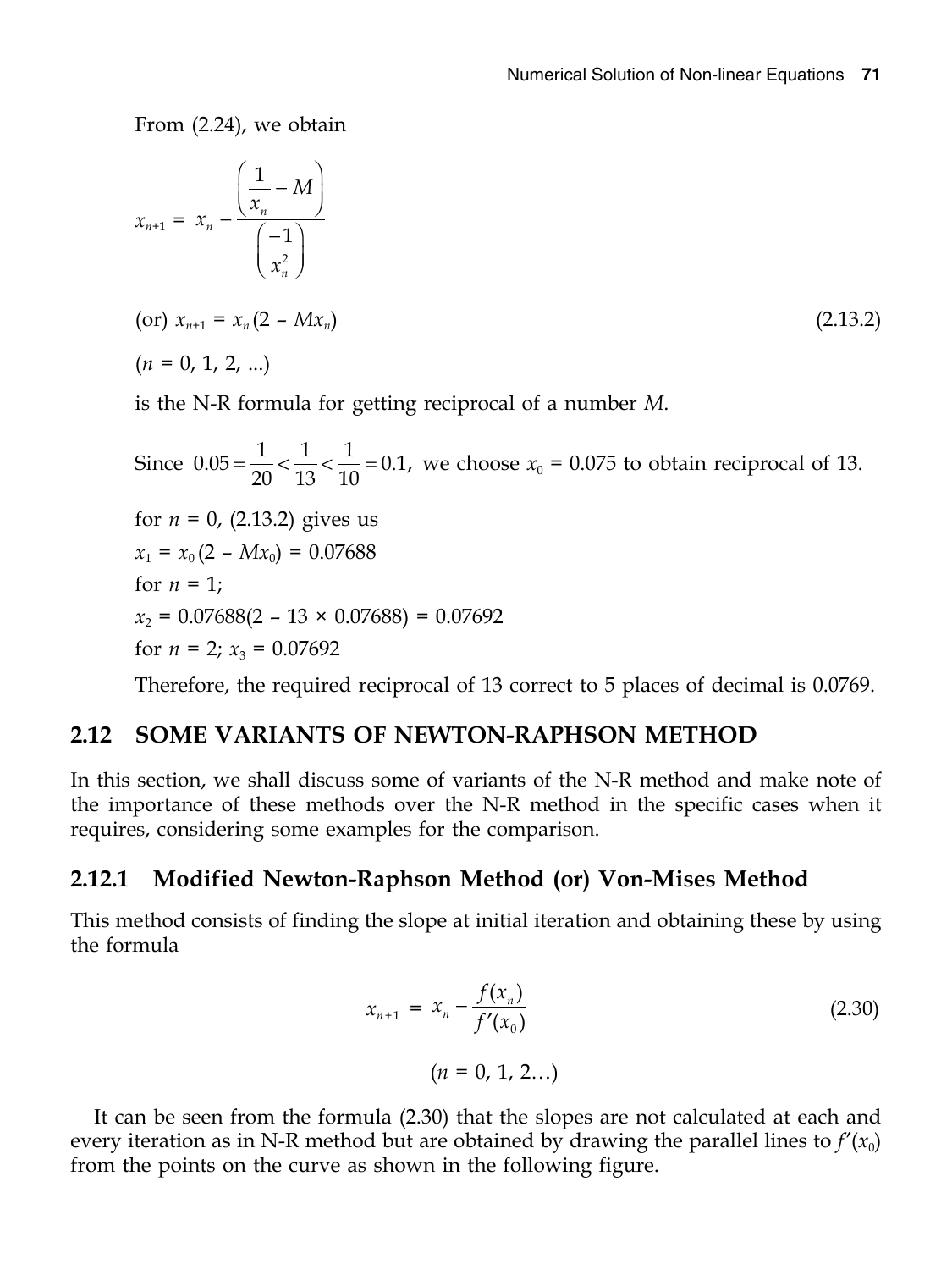

**Note 2.8:** The Von-Mises method is useful in the cases when the evaluation of  $f'(x)$  at every iteration requires a large amount of computational time and in such cases this modified N-R method takes less computational time than the N-R method.

#### **2.12.2 Higher Order Newton's Method (or) Halley's Method**

In section (2.11), we have obtained the value of *h* to get  $x_1 = x_0 + h$  by neglecting the higher powers of *h* starting from the second degree term onwards as

$$
h = -\frac{f(x_0)}{f'(x_0)}\tag{2.31}
$$

If we neglect the terms in (2.23) from *h*<sup>3</sup> powers onwards, we get

$$
h = -\frac{f(x_0)}{f'(x_0) + \frac{h}{2}f''(x_0)}
$$
  
= 
$$
-\frac{f(x_0)}{f'(x_0) - \frac{f(x_0)f''(x_0)}{2f'(x_0)}}
$$
 by (2.31)

Now,

$$
x_1 = x_0 - \frac{f(x_0)}{f'(x_0) - \frac{f(x_0) f''(x_0)}{2f'(x_0)}}
$$

In general,

$$
x_{n+1} = x_n - \frac{f(x_n)}{f'(x_n) - \frac{f(x_n) f''(x_n)}{2f'(x_n)}}
$$
(2.33)  

$$
(n = 0, 1, 2...)
$$

which is the Halley's method having third order convergence.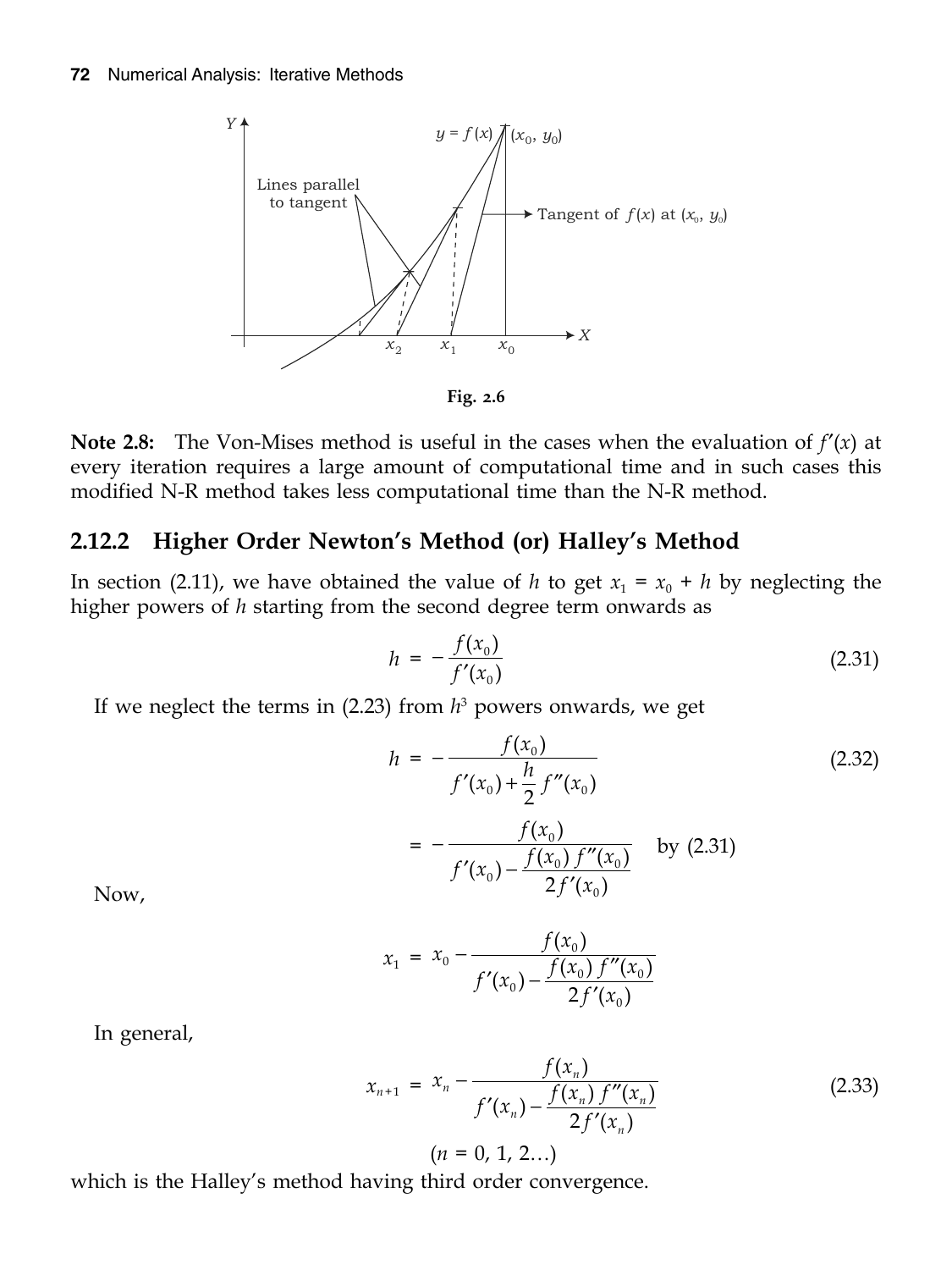From (2.30), we have

$$
x_{n+1} = x_n - \frac{x_n^3 - x_n - 1}{3x_n^2 - 1}
$$
 (2.14.2)  
\n
$$
(n = 0, 1, 2, ...)
$$

Let  $x_0 = 1.5$ .

Then,  $f'(x_0) = 5.75$ 

The following approximations are obtained by applying the Von-Mises formula  $(2.14.2).$ 

| $x_1 = 1.347826087$ | $x_9$ = 1.324718378    |
|---------------------|------------------------|
| $x_2$ = 1.330316144 | $x_{10} = 1.324718066$ |
| $x_3 = 1.326142416$ | $x_{11} = 1.324717985$ |
| $x_4$ = 1.325084527 | $x_{12} = 1.324717964$ |
| $x_5 = 1.324812558$ | $x_{13} = 1.324717959$ |
| $x_6 = 1.324742389$ | $x_{14} = 1.324717958$ |
| $x_7 = 1.324724268$ | $x_{15} = 1.324717957$ |
| $x_8 = 1.324719587$ | $x_{16} = 1.324717957$ |
|                     |                        |

**Table 2.12**

Since  $x_{15} = x_{16}$ , the required root of equations (2.14.1) is 1.32471795, which is correct to 8 decimal places.

**Example 2.15:** Solve the problem given in example (2.14) by using Halley's method. *Solution:* Given  $f(x) = x^3 - x - 1 = 0$  (2.15.1)

Then  $f'(x) = 3x^2 - 1$  and  $f''(x) = 6x$ 

The Halley's method (2.33) for the solution of (2.15.1) is

$$
x_{n+1} = x_n - \frac{f(x_n) \cdot f'(x_n)}{f'^2(x_n) - \frac{f(x_n) \cdot f''(x_n)}{2}}
$$
  
(*n* = 0, 1, 2, ...) (2.15.2)

Using this formula with  $x_0 = 1.5$ , we obtained the following approximations

| $x_1 = 1.327253219$ , | $x_2$ = 1.324717968 |
|-----------------------|---------------------|
| $x_3 = 1.324717957$ , | $x_4 = 1.324717957$ |

Since  $x_3 = x_4$ , the desired root of the equation is  $x = 1.324717957$ .

**Example 2.16:** Solve  $x^3 - x - 10 = 0$  to obtain a root by using extrapolated N-R method. *Solution:* Given  $f(x) = x^3 - x - 10$ So  $f'(x) = 3x^2 - 1$  and  $f''(x) = 6x$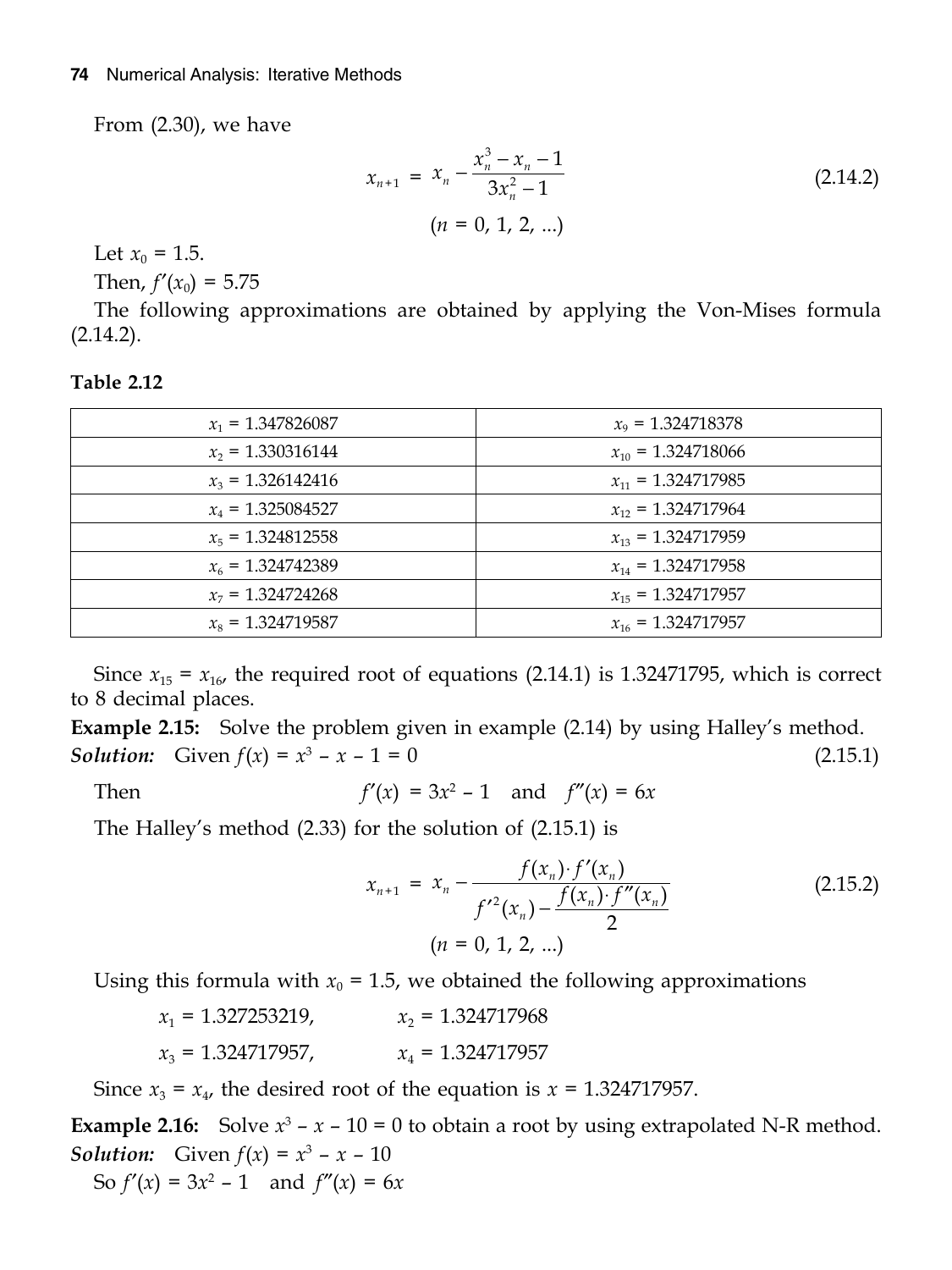The extrapolated N-R method (2.39) in this case takes the form

$$
x_{n+1} = x_n - \frac{(x_n^3 - x_n - 10)}{(3x_n^2 - 1) - \frac{(x_n^3 - x_n - 10)(6x_n)}{2(3x_n^2 - 1)}}
$$

 $(n = 0, 1, 2, 3 ...)$ 

Since  $f(2) < 0$  and  $f(3) > 0$ , there is root in the interval  $(2, 3)$ . Let us choose  $x_0 = 2.5$ Then, the above formula gives us the following successive approximations.

 $x_1 = 2.3097942563,$   $x_2 = 2.3089073198$  $x_3 = 2.3089073197$ ,  $x_4 = 2.3089073197$ 

Therefore, the root of the equation is  $x_3 = 2.3089073197$  which is correct to 10 places of decimal as error reduces cubically in this method.

#### **2.13 NEWTON-RAPHSON METHOD FOR MULTIPLE ROOTS (OR) GENERALIZED NEWTON-RAPHSON (GN-R) METHOD**

If  $x^*$  is a root of the equation  $f(x) = 0$  with multiplicity  $m \geq 1$  then  $f(x)$  can be expressed as

$$
f(x) = (x - x^*)^m \cdot g(x)
$$
 (2.40)

where  $g(x)$  is bounded and  $g(x^*) \neq 0$  and

$$
f(x^*) = f'(x^*) = f''(x^*) = \dots = f^{(m-1)}(x^*) = 0 \& f^{(m)}(x^*) \neq 0
$$

The generalized N-R method in the case of (2.34) is defined by

$$
x_{n+1} = x_n - m \frac{f(x_n)}{f'(x_n)}
$$
 (2.41)

which is the N-R method for multiple roots having second order convergence.

#### **2.14 GENERALIZED EXTRAPOLATED NEWTON-RAPHSON (GEN-R) METHOD**

If  $\eta$  is a root of (2.1) with multiplicity  $m$ , then the generalized Newton-Raphson method is defined as

$$
x_{n+1} = x_n - m \frac{f(x_n)}{f'(x_n)}
$$
  
(n = 0, 1, 2 ...) (2.42)

We develop generalized extrapolated Newton-Raphson (GEN-R) method by introducing computational parameters  $\alpha_n$  of the form

$$
x_{n+1} = (1 - \alpha_n) x_n + \alpha_n x_{n+1}^*
$$
 (2.43)

where  $x_{n+1}^*$  is  $x_{n+1}$  of the generalized N-R method (2.41).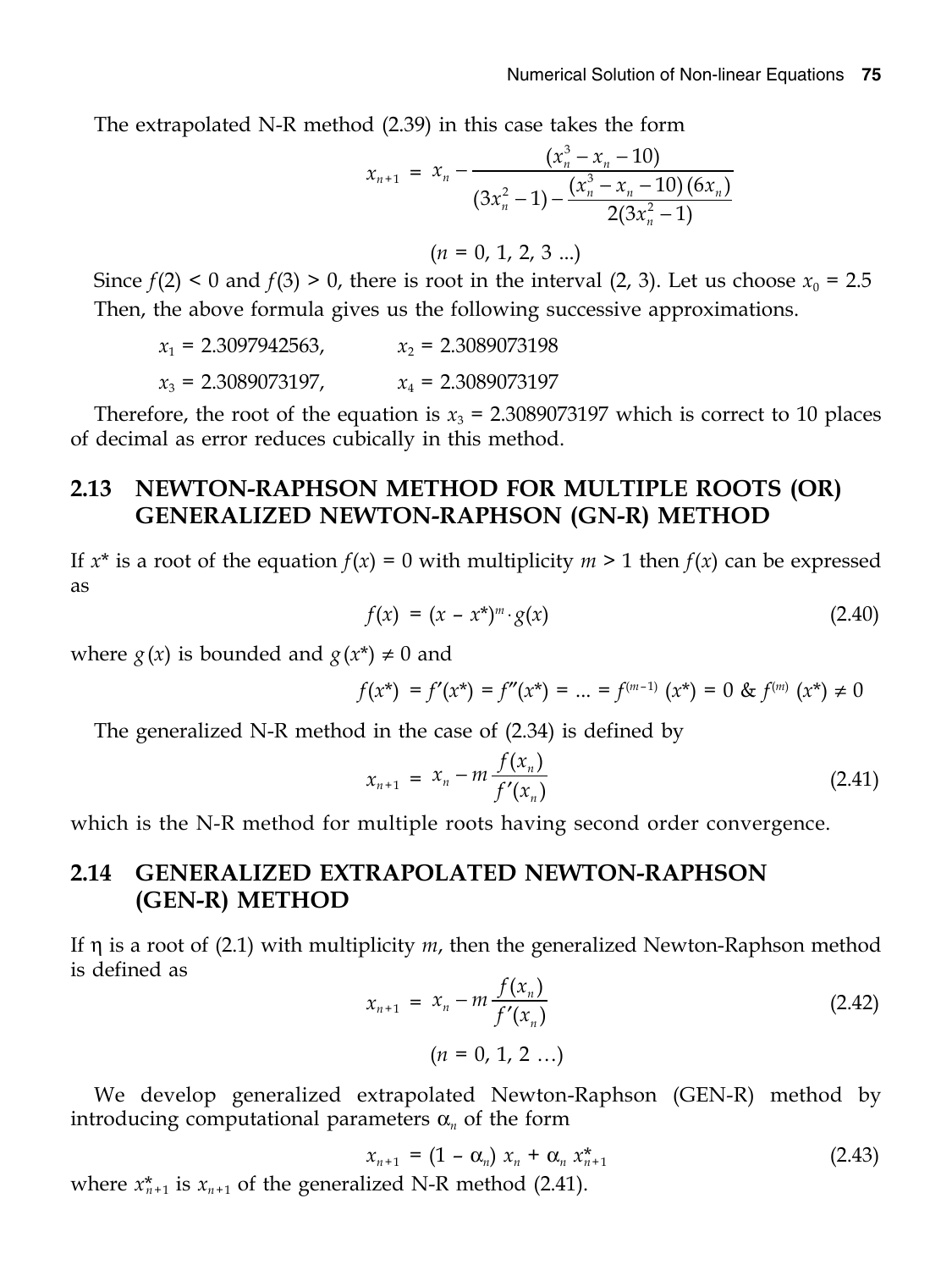Now the GEN-R method for multiple roots of equation (2.1) can be defined as

$$
x_{n+1} = x_n - m\alpha_n \frac{f(x_n)}{f'(x_n)}
$$
 (2.44)

#### **2.14.1 Convergence Criteria of GEN-R Method**

As it is well known that any iterative method of the form  $x_{n+1} = \phi(x_n)$  converges if  $|\phi'(x_n)|$ < 1 for all *x* in *I*. Hence, the method (2.44) converges under the condition

$$
\mu = |1 - m\alpha_n + m\alpha_n \omega_n| < 1 \text{ for all } x \text{ in } I \tag{2.45}
$$

where

$$
\omega_n = \frac{f(x_n) f''(x_n)}{[f'(x_n)^2]}
$$
 (2.46)

The function  $f(x)$  in the immediate neighbourhood of  $x = \eta$ , can be written as

 $f(x) = k \cdot (x - \eta)^m$ 

where  $k \approx k(\eta)$  is effectively constant.

Then,  
\n
$$
f'(x) = k \cdot m(x - \eta)^{m-1}
$$
\n
$$
f''(x) = k \cdot m(m-1) (x - \eta)^{m-2}
$$

We thus have

$$
\frac{f(x_n) f''(x_n)}{[f'(x_n)^2]} = \frac{k \cdot (x - \eta)^m \, km(m - 1) (x - \eta)^{m - 2}}{[k \cdot m(x - \eta)^{m - 1}]^2} = \frac{m - 1}{m} \tag{2.47}
$$

We need to find a real value of  $\alpha_n$  for each iteration, which minimizes  $\mu$  of (2.45). Since  $\omega_n$  of (2.46) is positive and real for all *x*, as noted in the Remark 2.4 in the immediate vicinity of  $\eta$ , we have in general

$$
\frac{m-1}{m} \le \omega_n \le \frac{f(x_n) f''(x_n)}{[f'(x_n)^2]}
$$
\n
$$
(n = 0, 1, 2 ...)
$$
\n(2.48)

The process of minimizing  $\mu$  of (2.45) keeping in view of (2.47) with respect to  $\alpha_{n}$ , gives the optimal choice for  $\alpha_n$  as

$$
m\alpha_n = \frac{2}{2 - \left(\frac{m-1}{m} + \frac{ff''}{[f']^2}\right)}
$$
  
\n
$$
\Rightarrow \qquad \alpha_n = \frac{2}{m+1 - m\omega_n}
$$
  
\n
$$
(n = 0, 1, 2 ...)
$$
  
\n(2.49)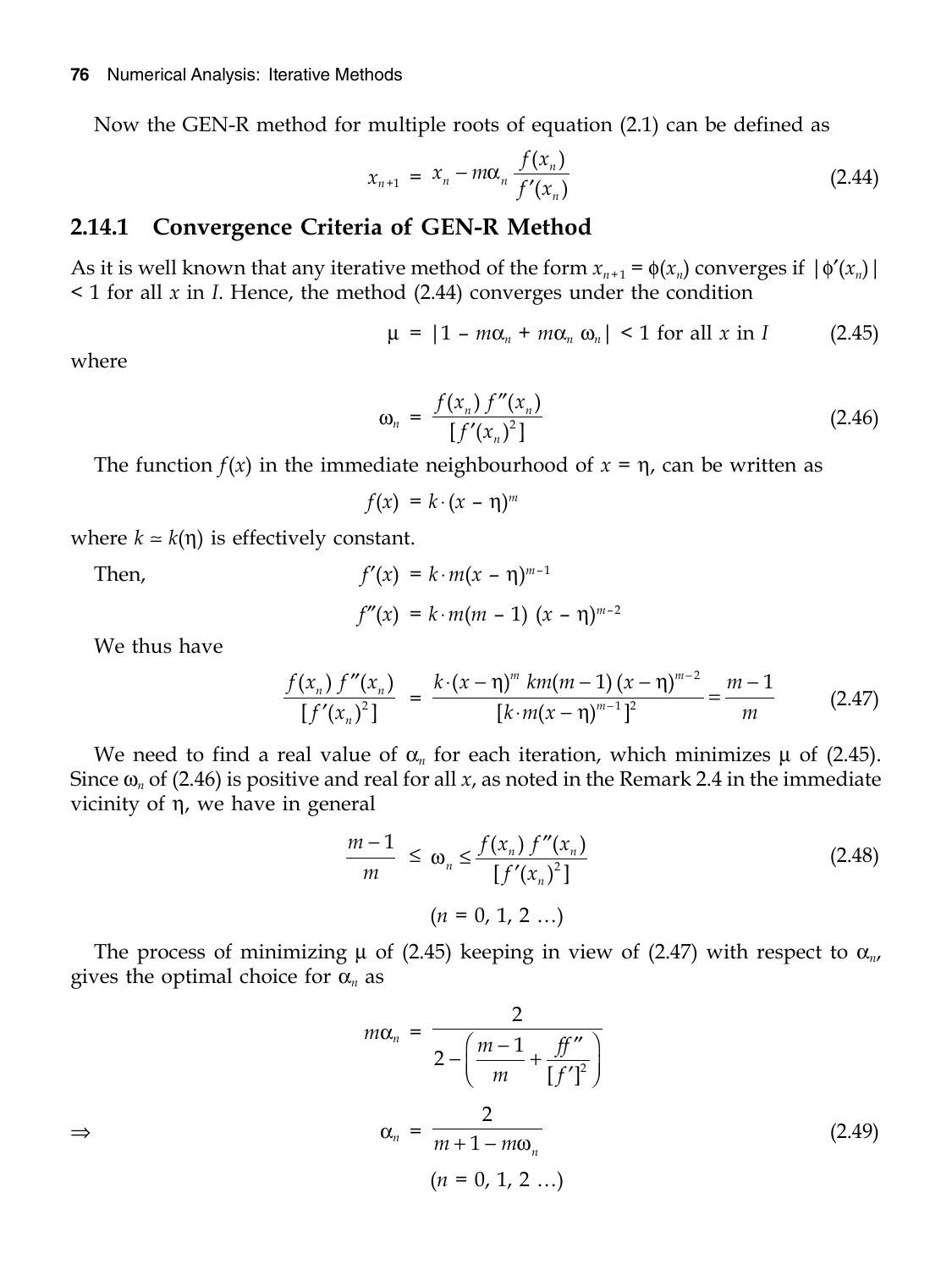With this optimal choice of  $\alpha_{n}$ ,  $\mu$  of (2.45) takes the form

$$
\mu = \left| 1 - m \frac{2}{m + 1 - m\omega_n} + m \frac{2\omega_n}{m + 1 - m\omega_n} \right|
$$
  
= 
$$
\left| \frac{m + 1 - m\omega_n - 2m + 2m\omega_n}{m + 1 - m\omega_n} \right|
$$
  
= 
$$
\left| \frac{1 - m(1 - \omega_n)}{1 + m(1 - \omega_n)} \right|
$$
 (2.50)

Which is always less than unity as long as  $\omega_n$  of (2.46) less than one in magnitude and hence the convergence of the GEN-R method (2.44) is assured.

**Note 2.9:** It can be seen the GEN-R method (2.44) with the choice of  $\alpha_n$  of (2.49) in the case when  $m = 1$  takes the form

$$
x_{n+1} = x_n - \frac{f(x_n)}{f'(x_n) - \frac{f(x_n)f''(x_n)}{2[f'(x_n)^2]}}
$$
(2.51)  

$$
(n = 0, 1, 2 ...)
$$

which is the cubic convergence higher order Newton's method for finding a simple root of the equation (2.1).

#### **2.14.2 Rate of Convergence of Generalized Extrapolated Newton-Raphson Method**

Let  $\eta$  be the multiple root of the equation  $f(x) = 0$  and  $\varepsilon_{n+1}$ ,  $\varepsilon_n$  be errors when  $x_{n+1}$ ,  $x_n$  are the  $(n + 1)$ <sup>th</sup> and  $n$ <sup>th</sup> approximates.

Then,  $x_{n+1} = \eta + \varepsilon_{n+1}, x_n = \eta + \varepsilon_n$  (2.52)

Substituting these values of  $x_{n+1}$  and  $x_n$  in (2.44), we have from (2.49)

$$
\varepsilon_{n+1} = \varepsilon_n - m \frac{2}{m+1-m} \frac{f'}{\left[f'\right]^2} \frac{f'}{f'}
$$

$$
= \varepsilon_n - \frac{2ff'}{\left(\frac{m+1}{m}\right)\left[f'\right]^2 - ff''}
$$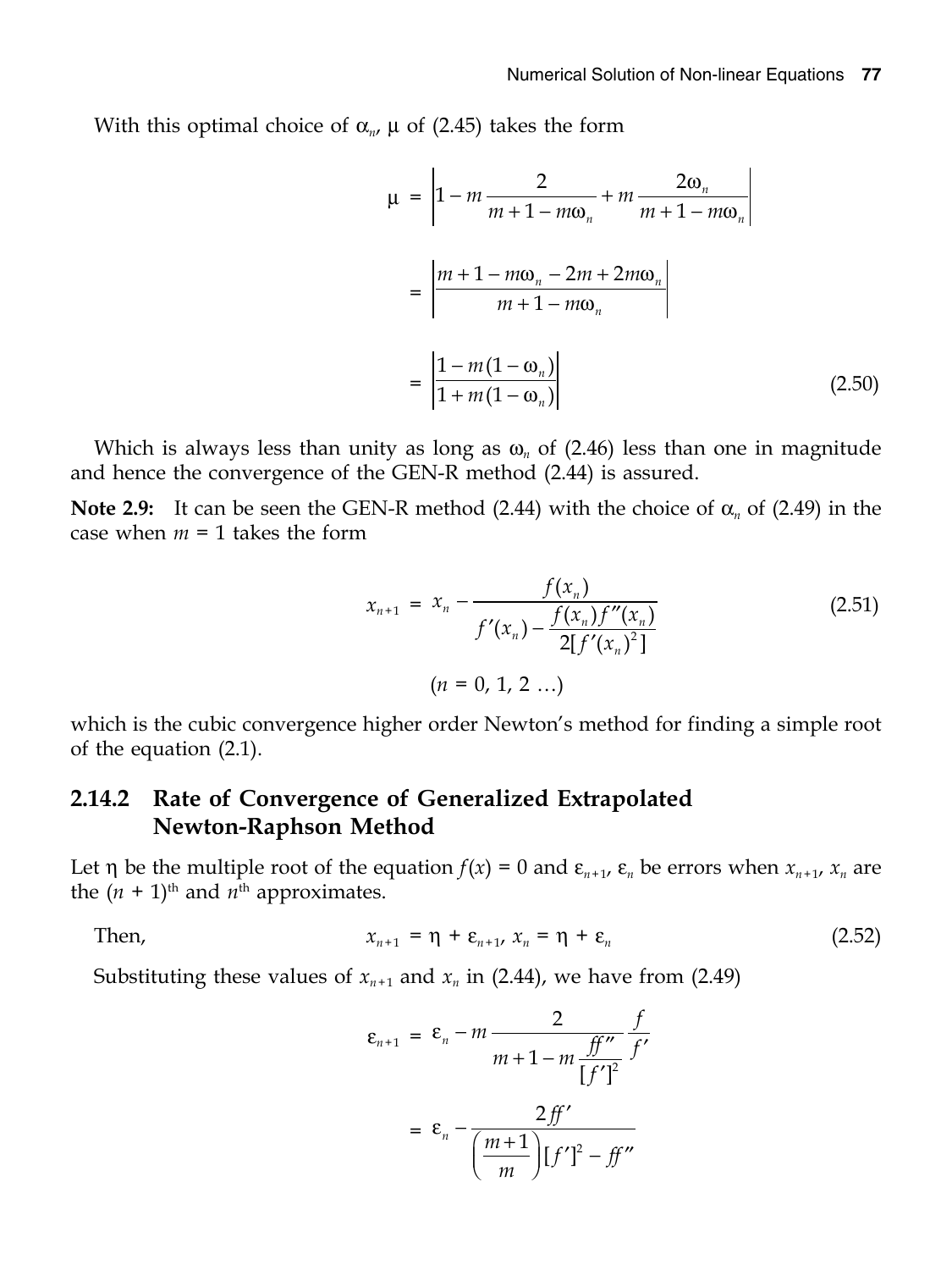(ii) When 
$$
m = 2 \varepsilon_{n+1} \propto \varepsilon_n^3 \left[ \frac{1}{24} \left( \frac{f'''}{f''} \right)^2 - \frac{1}{24} \left( \frac{f^{iv}}{f''} \right) \right]
$$

(iii) When 
$$
m = 3 \ \epsilon_{n+1} \propto \epsilon_n^3 \left[ \frac{1}{2592} \left( \frac{f^w}{f^w} \right)^2 - \frac{1}{2160} \left( \frac{f^v}{f^w} \right) \right]
$$

In general, one can have

$$
\varepsilon_{n+1} \propto \varepsilon_n^3 k
$$

where  $(m+1)$ <sup>2</sup>  $\qquad \qquad$   $\qquad$  $k = k_1 \left( \frac{f^{(m+1)}}{f^m} \right)^2 - k_2 \left( \frac{f^{(m+1)}}{f^m} \right)^2$ *f*<sup>*m*</sup> *f f*  $(m+1)\big)^2$   $\qquad \int f(m+2)$  $= k_1 \left( \frac{f^{(m+1)}}{f^m} \right)^2 - k_2 \left( \frac{f^{(m+2)}}{f^m} \right)^2$ 

where  $k_1$  and  $k_2$  are constants.

Hence, the GEN-R method has a cubic rate of convergence.

**Example 2.17:** Find the double root of the equation  $x^2 - 3x + 2 = 0$  starting with  $x_0 = 0$ by GN-R method.

*Solution:* Let  $f(x) = x^3 - 3x + 2$ Then,  $f'(x) = 3x^2 - 3$ For *m* = 2, the GN-R method given as

$$
x_{n+1} = x_n - 2 \cdot \frac{x_n^3 - 3x_n + 2}{3(x_n^2 - 1)}
$$

 $(n = 0, 1, 2, 3, \ldots)$ 

Starting with  $x_0 = 0$ , we obtain the following approximations.

| $x_1 = 1.3333333$ , | $x_2 = 1.0158730$ |
|---------------------|-------------------|
| $x_3 = 1.0000407$ , | $x_4 = 1.0000407$ |

Therefore, the required double root of the equation is 1.0000407 which is almost close to the actual double root  $x = 1$  of the given equation.

**Example 2.18:** Solve example 2.17 by using the GEN-R method. *Solution:* Let  $f(x) = x^3 - 3x + 2$ 

Then,  $f'(x) = 3x^2 - 3$  and  $f''(x) = 6x$ 

The GEN-R method (2.44) in this case takes the form

$$
x_{n+1} = x_n - \frac{4f(x_n) \cdot f'(x_n)}{3f'^2(x_n) - 2f(x_n) \cdot f''(x_n)}
$$
(2.18.1)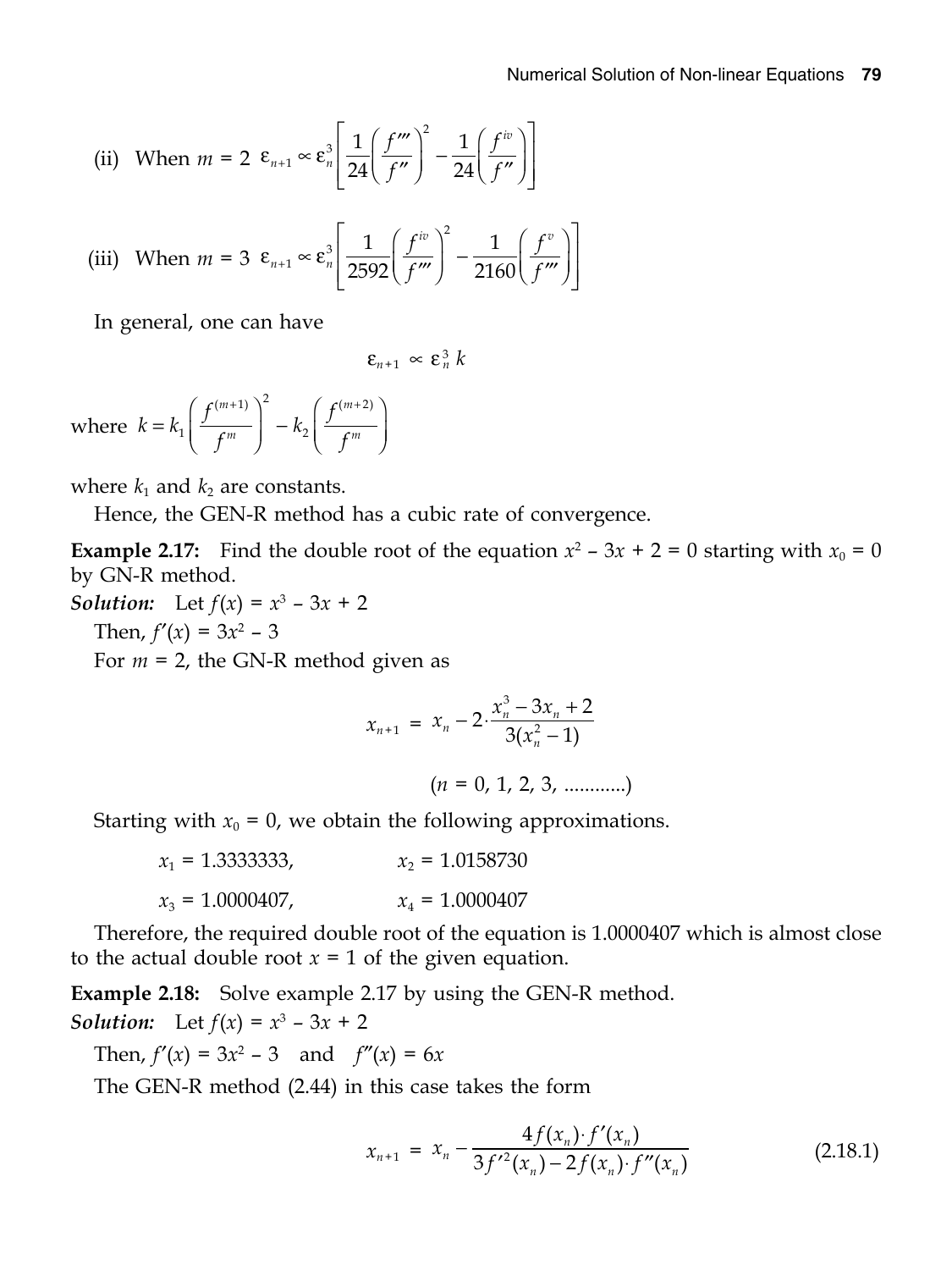For the given problem, (2.18.1) gives us

$$
x_{n+1} = x_n - \frac{4(x_n^3 - 3x_n + 2)(3x_n^2 - 3)}{27(x_n^2 - 1)^2 - 12(x_n^3 - 3x_n + 2)x_n}
$$
 (2.18.2)  
\n
$$
(n = 0, 1, 2, ...)
$$

If we choose  $x_0 = 0$ , then one can have the following successive iterates from (2.18.2)  $x_1 = 0.8888889$ ,  $x_2 = 0.9999372$ ,  $x_3 = 1.0000000$ 

Therefore, the double root of the equation is  $x = 1$ .

**Example 2.19:** Find the triple root of  $27x^5 + 27x^4 + 36x^3 + 28x^2 + 9x + 1 = 0$  correct to six places of decimal, using the GEN-R method.

*Solution:* Given  $f(x) = 27x^5 + 27x^4 + 36x^3 + 28x^2 + 9x + 1$ 

$$
\Rightarrow f'(x) = 135x^4 + 108x^3 + 108x^2 + 56x + 9, f''(x) = 540x^3 + 324x^2 + 216x + 56
$$

The GEN-R method (2.44) in this case takes the form

$$
x_{n+1} = x_n - \frac{6f(x_n) f'(x_n)}{4[f'(x_n)]^2 - 3f(x_n) f''(x_n)}
$$
(2.19.1)

For the given problem, (2.19.1) gives us

$$
x_{n+1} = x_n - \frac{6(27x^5 + 27x^4 + 36x^3 + 28x^2 + 9x + 1)(135x^4 + 108x^3 + 108x^2 + 56x + 9)}{4(135x^4 + 108x^3 + 108x^2 + 56x + 9)^2 - 3\left[\frac{(27x^5 + 27x^4 + 36x^3 + 28x^2 + 9x + 1)}{\times(540x^3 + 324x^2 + 216x + 56)}\right]}
$$
\n(*n* = 0, 1, 2,...)\n(2.19.2)

Using this formula (2.19.2) with  $x_0 = -1$ , we obtained the following approximations  $x_1 = -0.3465347$ ,  $x_2 = -0.3333328$ ,  $x_3 = -0.3333324$ .

Since the difference between  $2<sup>nd</sup>$  and  $3<sup>rd</sup>$  approximations are less than  $0.5 \times 10<sup>-6</sup>$ , the required solution is  $x = -0.333332$ 

### **2.15 TWO-STEP ITERATIVE METHODS FOR SOLVING NON-LINEAR EQUATIONS**

In this section, we discuss a two-step iterative methods for solving non-linear equations of the form (2.1).

#### **2.15.1 Accelerated Iterative Method**

Let  $\alpha$  be the exact root of the equation (2.1) in an open interval *D* in which  $f(x)$  is continuous and has well defined first derivative and let  $x_n$  be the  $n<sup>th</sup>$  approximate to the root of  $(2.1)$ , then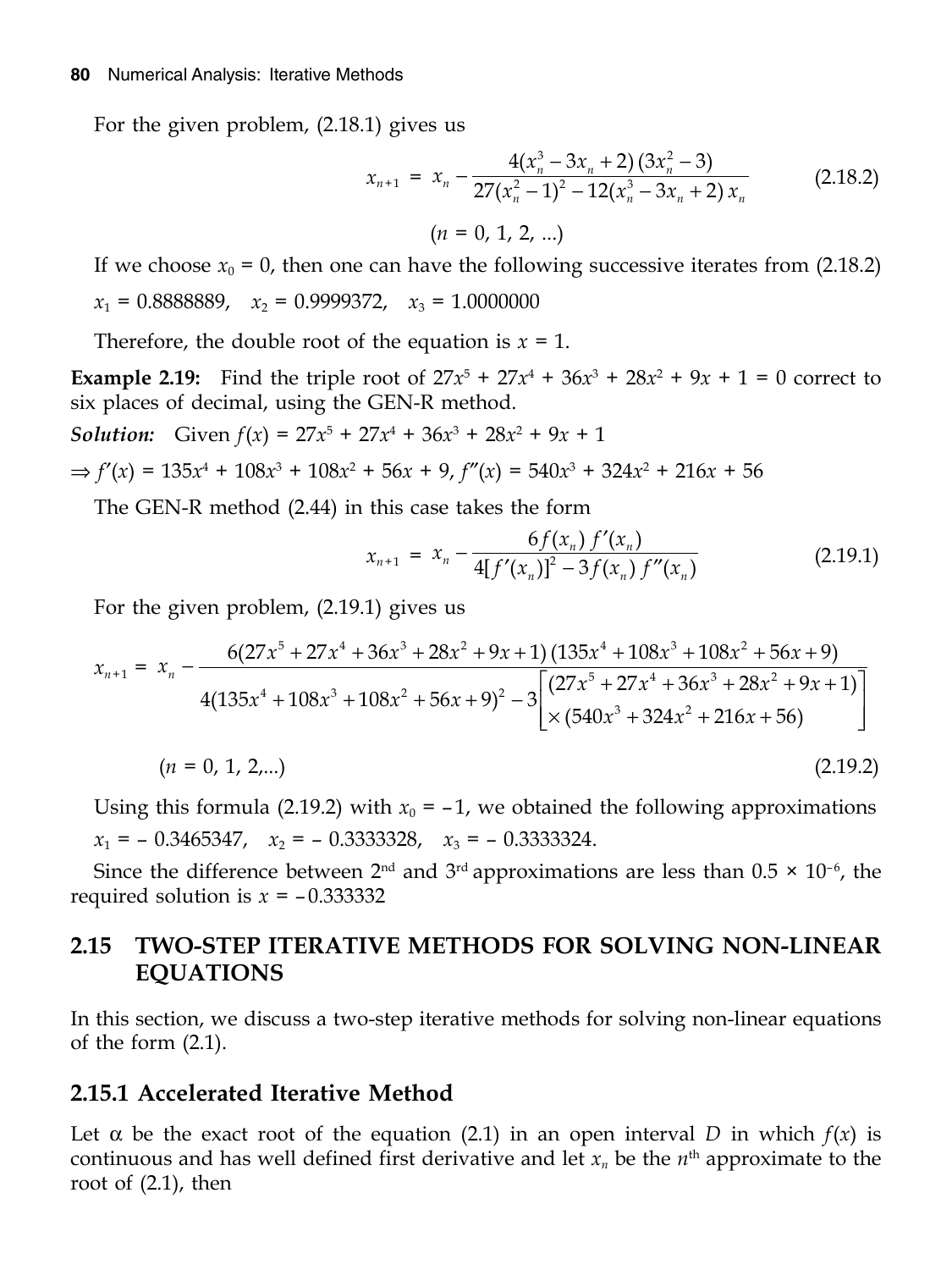Taking  $\alpha$  in (2.53) as  $(n + 1)$ <sup>th</sup> approximate to the root, from (2.53) and (2.60), the two-step accelerated iterative method can be defined as follows.

(i) Calculate

$$
y_n = x_n - \frac{f(x_n)}{f'(x_n)}
$$
 (2.62)

(ii) Obtain

$$
x_{n+1} = x_n - 2 \frac{f(x_n)}{f'(x_n)} \left[ \frac{1}{1 + \left(1 - \frac{4f(y_n)}{f(x_n)}\right)^{\frac{1}{2}}} \right]
$$
(2.63)  
(*n* = 0, 1, 2 ...)

This method is free from the second derivative and requires two functional evaluations and one of its first derivatives. The efficiency index of this method is  $\sqrt[3]{4}$ .

#### Convergence Criteria of Accelerated Iterative Method 2.15.2

If  $\alpha$  is the root and  $x_n$  is the  $n^{\text{th}}$  approximate to the root, then expanding  $f(x_n)$  about  $\alpha$ using Taylor's expansion, we have

$$
f(x_n) = f(\alpha) + f'(\alpha) e_n + \frac{e_n^2}{2!} f''(\alpha) + \frac{e_n^3}{3!} f'''(\alpha) + \frac{e_n^4}{4!} f^{iv}(\alpha) + \frac{e_n^5}{5!} f^{v}(\alpha) + O(e_n^6)
$$
  
\n
$$
= f'(\alpha) \bigg[ e_n + \frac{1}{2!} \frac{f''(\alpha)}{f'(\alpha)} e_n^2 + \frac{1}{3!} \frac{f'''(\alpha)}{f'(\alpha)} e_n^3 + \frac{1}{4!} \frac{f^{iv}(\alpha)}{f'(\alpha)} e_n^4 + \frac{1}{5!} \frac{f^{v}(\alpha)}{f'(\alpha)} e_n^5 + O(e_n^6) \bigg]
$$
  
\n
$$
= f'(\alpha) \bigg[ e_n + c_2 e_n^2 + c_3 e_n^3 + c_4 e_n^4 + c_5 e_n^5 + O(e_n^6) \bigg]
$$
(2.64)

where  $c_j = \frac{1}{j!} \frac{f^j(\alpha)}{f'(\alpha)}$ ,  $(j = 2, 3, 4...)$ 

and, 
$$
f'(x_n) = f'(\alpha) [1 + 2c_2 e_n + 3c_3 e_n^2 + 4c_4 e_n^3 + 5c_5 e_n^4 + O(e_n^5)]
$$
 (2.65)

Now,

$$
\frac{f(x_n)}{f'(x_n)} = e_n - c_2 e_n^2 - (2c_3 - 2c_2^2) e_n^3 - (3c_4 - 7c_2 c_3 + 4c_2^3) e_n^4 + O(e_n^5)
$$
\n(2.66)

From  $(2.53)$ ,  $(2.62)$  and  $(2.66)$ , we have

$$
y_n = \alpha + c_2 e_n^2 + (2c_3 - 2c_2^2) e_n^3 + (3c_4 - 7c_2c_3 + 4c_2^3) e_n^4 + O(e_n^5)
$$
 (2.67)

$$
f(y_n) = f'(\alpha) \left[ c_2 e_n^2 - (2c_2^2 - 2c_3) e_n^3 - (7c_2 c_3 - 5c_2^3 - 3c_4) e_n^4 + O(e_n^5) \right]
$$
 (2.68)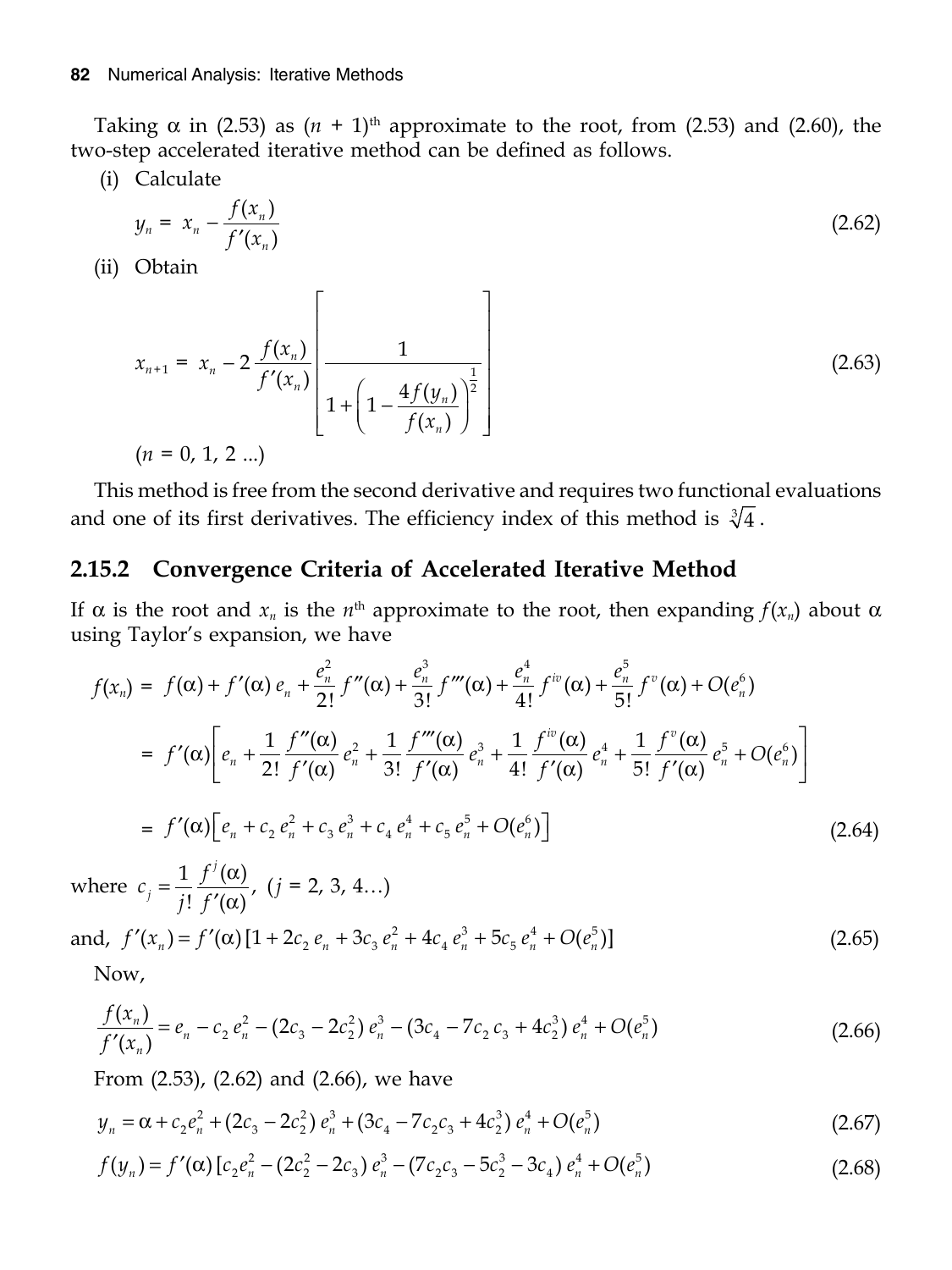Thus,

$$
2 \frac{f(x_n)}{f'(x_n)} \left[ 1 + \left( 1 - 4 \frac{f(y_n)}{f(x_n)} \right)^2 \right]^{-1}
$$
\n
$$
= \frac{2[e_n - c_2e_n^2 - (2c_3 - 2c_2^2)e_n^3 - (3c_4 - 7c_2c_3 + 4c_2^3)e_n^4 + O(e_n^5)]}{2[1 - c_2e_n + (2c_2^2 - 2c_3)e_n^2 + (6c_2c_3 - 4c_2^3 - 3c_4)e_n^3 + O(e_n^4)]}\n= e_n - c_2e_n^2 - (2c_3 - 2c_2^2)e_n^3 - (3c_4 - 7c_2c_3 + 4c_2^3)e_n^4 + O(e_n^5)
$$
\n
$$
\times [1 - \{c_2e_n + (2c_3 - 2c_2^2)e_n^2 + (4c_2^3 + 3c_4 - 6c_2c_3)e_n^3 + O(e_n^4)]^{-1}\n= [e_n - c_2e_n^2 - (2c_3 - 2c_2^2)e_n^3 + (3c_4 - 7c_2c_3 + 4c_2^3)e_n^4 + O(e_n^6)]
$$
\n
$$
\times [1 + c_2e_n + (2c_3 - 2c_2^2)e_n^3 + (4c_2^3 + 3c_4 - 6c_2c_3)e_n^3 + O(e_n^6)]\n= \{e_n - c_2e_n^2 - (2c_3 - 2c_2^2)e_n^3 + (4c_2^3 + 3c_4 - 6c_2c_3)e_n^3 + (c_2^2e_n^3 + 2c_2^2(2c_3 - 2c_2^2)e_n^4 + c_2^2(2c_3 - 2c_2^2)e_n^3 + c_2^2e_n^4]
$$
\n
$$
= e_n - c_2e_n^2 - (2c_3 - 2c_2^2)e_n^3 + (c_2^2(2c_3 - 2c_2^2)e_n^4 + c_2^4e_n^4]
$$
\n
$$
= e_n - c_2e_n^2 - (2c_3 - 2c_2^2)e_n^3 + (4c_2^3 + 3c_4 - 6c_2c_3 + 4c_2^3)e_n^4 + O(e_n^5)
$$
\n
$$
\times [1
$$

From  $(2.53)$ ,  $(2.63)$  and  $(2.73)$ , we have the rate of convergence of the method  $(2.63)$ is four.

#### 2.15.3 Variant of Acccelerated Iterative Method

By expanding  $\sqrt{1-4\frac{f(y_n)}{f(x)}}$  appearing in the denominator of the method (2.63), we obtain  $x_{n+1} = x_n - \frac{f(x_n)}{f'(x_n)} \left\{ \frac{1}{1 - \left\{ \frac{f(y_n)}{f(x_n)} + \left( \frac{f(y_n)}{f(x_n)} \right)^2 + 2 \left( \frac{f(y_n)}{f(x_n)} \right)^3 + \dots \right\}} \right\}$  $(2.74)$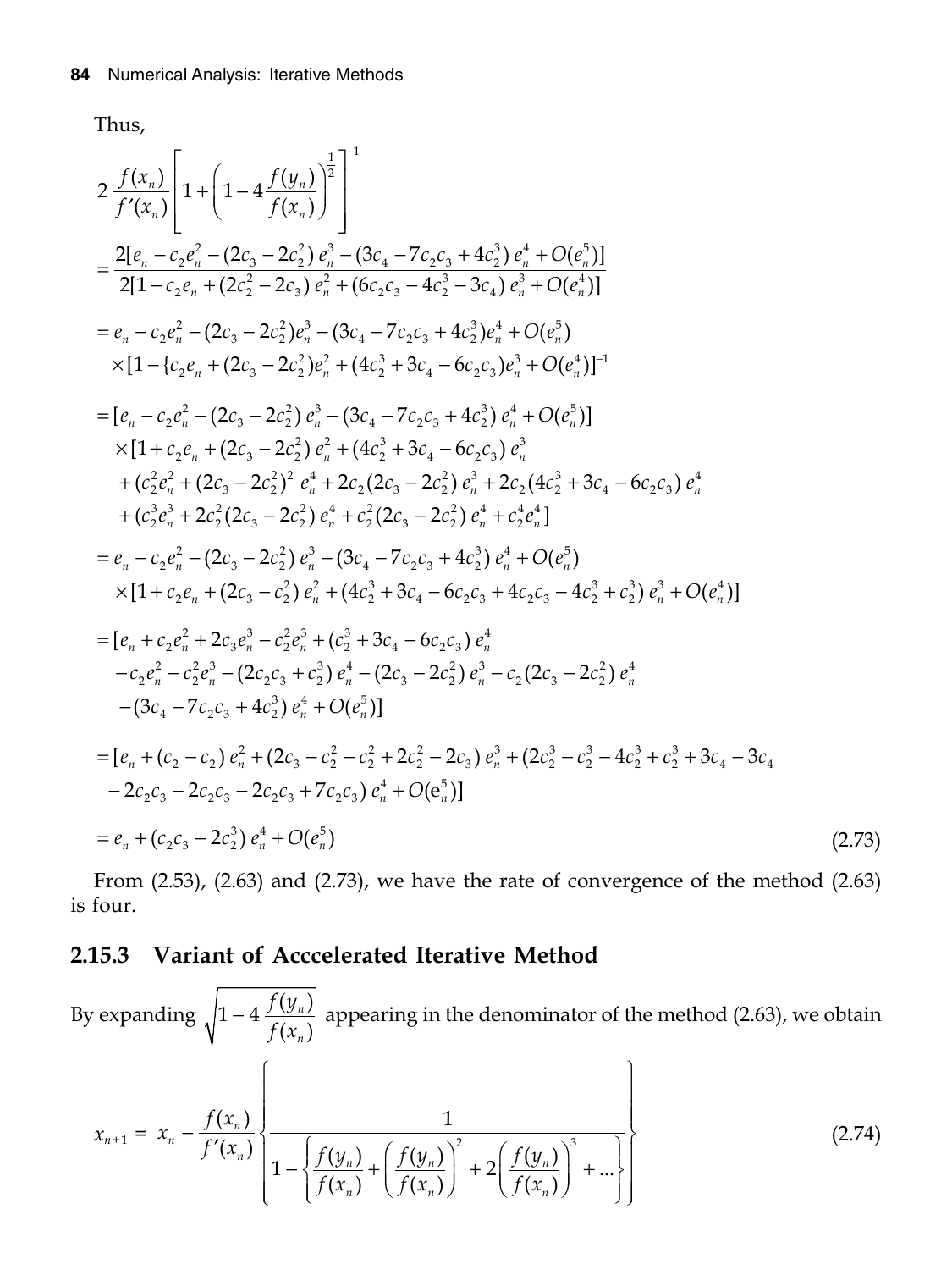And, the above further yields

$$
x_{n+1} = x_n - \frac{f(x_n)}{f'(x_n)} \left[ 1 + \frac{f(y_n)}{f(x_n)} + 2\left(\frac{f(y_n)}{f(x_n)}\right)^2 + 5\left(\frac{f(y_n)}{f(x_n)}\right)^3 + \dots \right]
$$
(2.75)

Considering up to the first and second degree terms of the above expression lying within the brackets of the formula (2.75), the two-step variant of accelerated iterative method is defined by

(i) Calculate

$$
y_n = x_n - \frac{f(x_n)}{f'(x_n)}
$$

(ii) Obtain

$$
x_{n+1} = x_n - \frac{f(x_n)}{f'(x_n)} \left[ 1 + \frac{f(y_n)}{f(x_n)} + 2 \left( \frac{f(y_n)}{f(x_n)} \right)^2 \right]
$$
\n
$$
(n = 0, 1, 2...)
$$
\n
$$
(2.76)
$$

#### **2.15.4 Convergence Criteria of Variant of Accelerated Iterative Method**

As done in section (2.15.2), one can easily obtain the error relation as

$$
\alpha + e_{n+1} = \alpha + e_n - [e_n + (c_2c_3 - 5c_2^3) e_n^4 + O(e_n^5) + ...]
$$

which gives us

$$
e_{n+1} \propto e_n^4 \tag{2.77}
$$

Therefore, the method (2.76) has fourth order convergence.

**Note 2.10:** If we neglect the second degree term lying within the brackets of the variant of accelerated iterative method, one will be left with the formula

$$
x_{n+1} = x_n - \frac{f(x_n)}{f'(x_n)} \left[ 1 + \frac{f(y_n)}{f(x_n)} \right]
$$
 (2.78)

which has cubic rate of convergence.

#### **2.15.5 Two-Step Extrapolated Newton-Raphson (ENR) Method**

Let  $\alpha$  be the exact root of the equation (2.1) in an open interval *D* in which  $f(x)$  is continuous and has well defined first derivative and let  $x_n$  be the  $n<sup>th</sup>$  approximate to the root of  $(2.1)$ 

If we let 
$$
y_n = x_n + h \tag{2.79}
$$

where

$$
h = -\frac{f(x_n)}{f'(x_n)}
$$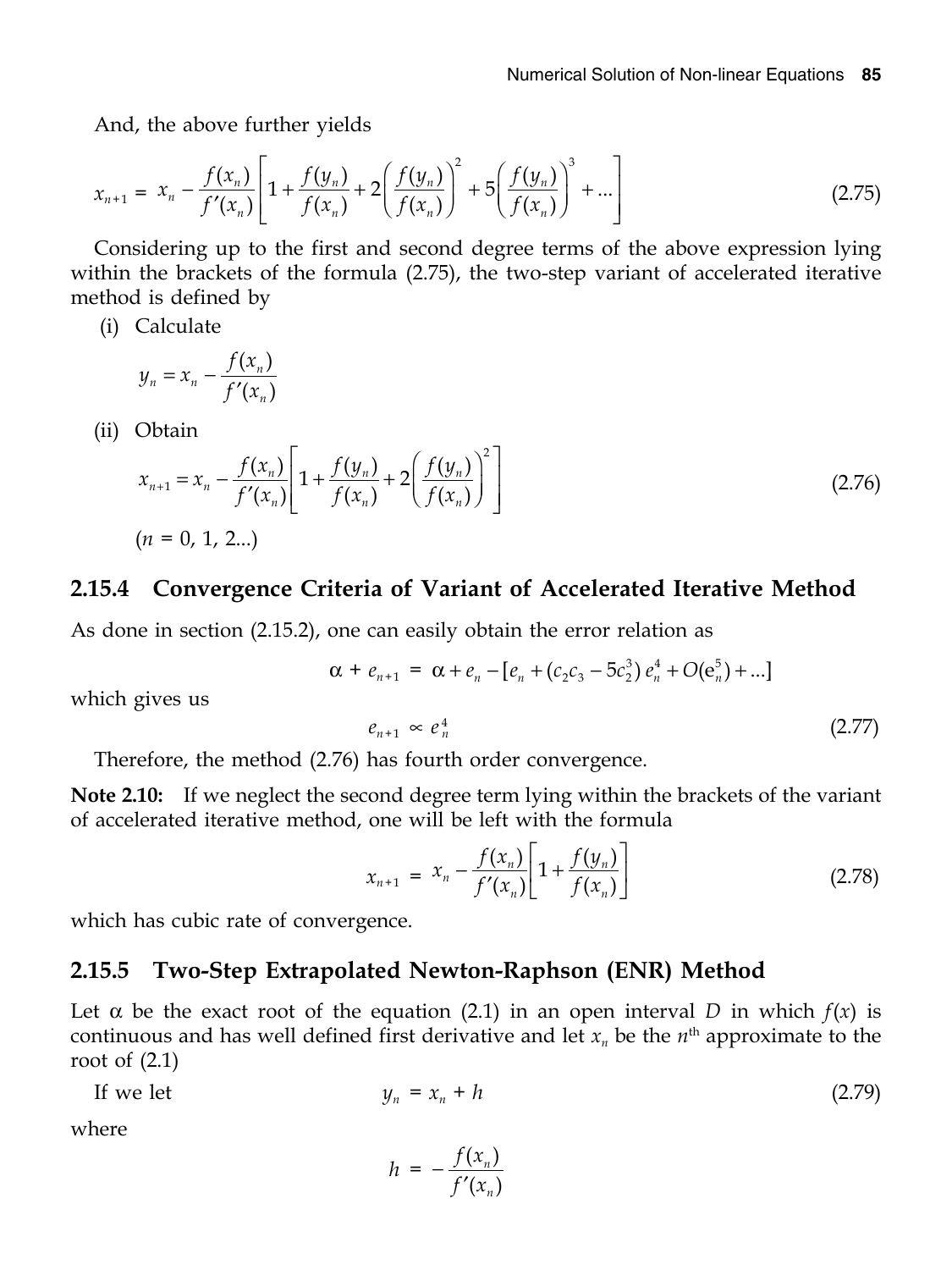$$
= f'(\alpha) \bigg[ e_n + \frac{1}{2!} \frac{f''(\alpha)}{f'(\alpha)} e_n^2 + \frac{1}{3!} \frac{f'''(\alpha)}{f'(\alpha)} e_n^3 + \frac{1}{4!} \frac{f^{iv}(\alpha)}{f'(\alpha)} e_n^4 + \frac{1}{5!} \frac{f^{v}(\alpha)}{f'(\alpha)} e_n^5 + O(e_n^6) \bigg]
$$
  
=  $f'(\alpha) \bigg[ e_n + c_2 e_n^2 + c_3 e_n^3 + c_4 e_n^4 + c_5 e_n^5 + O(e_n^6) \bigg]$  (2.85)

and  $f'(x_n) = f'(\alpha) \left[ 1 + 2c_2 e_n + 3c_3 e_n^2 + 4c_4 e_n^3 + 5c_5 e_n^4 + O(e_n^5) \right]$  $(2.86)$ 

$$
c_j = \frac{1}{j!} \frac{f'(\alpha)}{f'(\alpha)}
$$

where  $(j = 2, 3, 4...)$ 

Now, from (2.80) and (2.81), we obtain

$$
-\frac{f(x_n)}{f'(x_n)} = -e_n + c_2 e_n^2 + (2c_3 - 2c_2^2) e_n^3 + (3c_4 - 7c_2 c_3 + 4c_2^3) e_n^4 + O(e_n^5)
$$
\n(2.87)

From (2.83), (2.84) and (2.87), we have

$$
y_n = \alpha + c_2 e_n^2 + (2c_3 - 2c_2^2) e_n^3 + (3c_4 - 7c_2c_3 + 4c_2^3) e_n^4 + O(e_n^5)
$$

and

$$
f(y_n) = f'(\alpha) \left[ c_2 e_n^2 - (2c_2^2 - 2c_3) e_n^3 - (7c_2 c_3 - 5c_2^3 - 3c_4) e_n^4 + O(e_n^5) \right]
$$
 (2.88)

From  $(2.84)$  and  $(2.88)$ , we have

$$
f(x_n) - f(y_n) = f'(\alpha) \left[ e_n + (2c_2^2 - c_3) e_n^3 + (7c_2c_3 - 5c_2^3 - 2c_4) e_n^4 + O(e_n^5) \right]
$$
\n(2.89)

and

$$
\frac{f(x_n)}{f(x_n) - f(y_n)} = \left[1 + c_2 e_n + c_3 e_n^2 + c_4 e_n^3 + c_5 e_n^4 + O(e_n^5)\right]
$$
\n
$$
\times \left[e_n + (2c_2^2 - c_3) e_n^3 + (7c_2 c_3 - 5c_2^3 - 2c_4) e_n^4 + O(e_n^5)\right]^{-1}
$$
\n
$$
= 1 + c_2 e_n + (2c_3 - 2c_2^2) e_n^2 + (3c_4 + 3c_2^3 - 6c_2 c_3) e_n^3 + O(e_n^4)
$$
\n[12.90]

Finally,

$$
\left[\frac{f(x_n)}{f(x_n) - f(y_n)}\right] \frac{f(x_n)}{f'(x_n)} = -e_n - c_2^2 e_n^3 - O(e_n^4)
$$
\n(2.91)

With (2.91), (2.82) yields

$$
e_{n+1} = c_2^2 e_n^3 + O(e_n^4)
$$

Which shows that the method (2.82) has third order convergence.

### 2.15.7 Two-Step Derivative Free Extrapolated Newton's Method

As it is known that the backward difference approximation for the first derivative for  $f'(x)$  at x is

$$
f'(x) \approx \frac{f(x) - f(x - h)}{h} \tag{2.92}
$$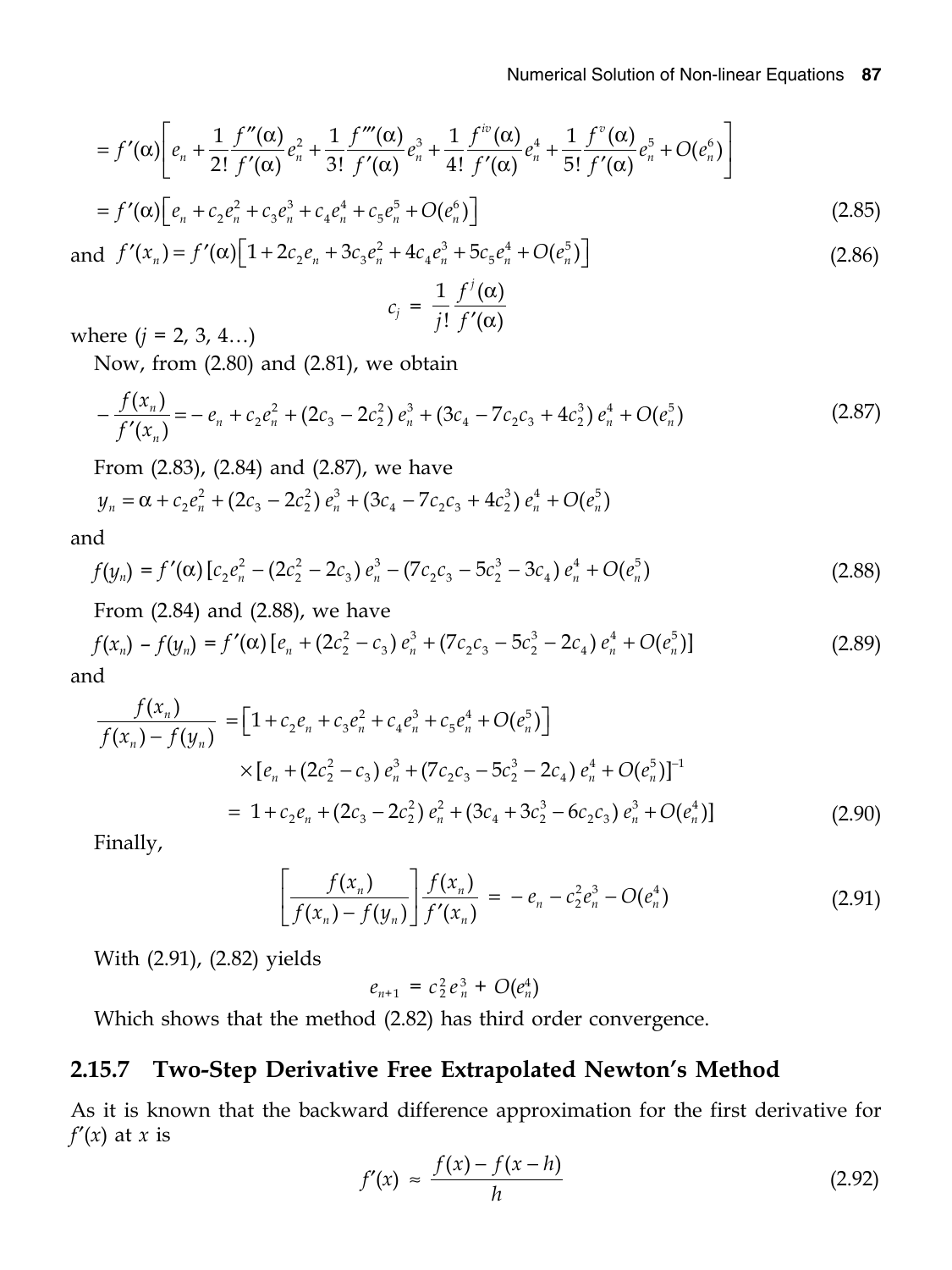and,

$$
f(x_n - f(x_n)) = (-c_1^2 + c_1) e_n + (c_2c_1^2 - 3c_2c_1 + c_2) e_n^2
$$
  
+ (-c\_3c\_1^3 + 3c\_3c\_1^2 + 2c\_1c\_2^2 - 4c\_3c\_1 - 2c\_2^2 + c\_3) e\_n^3  
+ (c\_4 + c\_2(c\_2^2 + 2c\_1c\_3) - 5c\_1c\_4 - 5c\_2c\_3  
+ 6c\_1^2c\_4 - 4c\_1^3c\_4 + c\_1^4c\_4 + 6c\_1c\_2c\_3 - 3c\_1^2c\_2c\_3) e\_n^4 + O(e\_n^5) (2.98)

Subtracting (2.96) from (2.98), we get  
\n
$$
f(x_n) - f(x_n - f(x_n))
$$
\n
$$
= c_1^2 e_n + (-c_2 c_1^2 + 3c_2 c_1) e_n^2 + (c_3 c_1^3 - 3c_3 c_1^2 - 2c_1 c_2^2 + 4c_3 c_1 + 2c_2^2) e_n^3
$$
\n
$$
+ (-c_2 (c_2^2 + 2c_1 c_3) + 5c_1 c_4 + 5c_2 c_3 - 6c_1^2 c_4 + 4c_1^3 c_4 - c_1^4 c_4 - 6c_1 c_2 c_3 + 3c_1^2 c_2 c_3) e_n^4 + O(e_n^5)
$$
\nAlso  $[f(x_n)]^2 = [c_1 e_n + c_2 e_n^2 + c_3 e_n^3 + c_4 e_n^4 + c_5 e_n^5 + O(e_n^6)]^2$  (2.99)

$$
= c_1^2 e_n^2 + 2c_1 c_2 e_n^3 + (c_2^2 + 2c_1 c_3) e_n^4 + (2c_2 c_3 + 2c_1 c_4) e_n^5
$$
 (2.100)  
From (2.99) and (2.100), we get

$$
\frac{[f(x_n)]^2}{f(x_n) - f(x_n - f(x_n))} = \frac{c_1^2 e_n^2 + 2c_1 c_2 e_n^3 + (c_2^2 + 2c_1 c_3) e_n^4 + (2c_2 c_3 + 2c_1 c_4) e_n^5 + O(e_n^6)}{\{c_1^2 e_n + (-c_2 c_1^2 + 3c_2 c_1) e_n^2 + (c_3 c_1^3 - 3c_3 c_1^2 - 2c_1 c_2^2 + 4c_3 c_1 + 2c_2^2) e_n^3 + (-c_2 (c_2^2 + 2c_1 c_3) + 5c_1 c_4 + 5c_2 c_3 - 6c_1^2 c_4 + 4c_1^3 c_4 - c_1^4 c_4 - 6c_1 c_2 c_3 + 3c_1^2 c_2 c_3 e_n^4 + O(e_n^5)\}
$$

$$
= \frac{e_n + 2\frac{c_2}{c_1}e_n^2 + \frac{(c_2^2 + 2c_1c_3)}{c_1^2}e_n^3 + \frac{(2c_2c_3 + 2c_1c_4)}{c_1^2}e_n^4}{\left[1 + \frac{(-c_2c_1^2 + 3c_2c_1)}{c_1^2}e_n + \frac{(c_3c_1^3 - 3c_3c_1^2 - 2c_1c_2^2 + 4c_3c_1 + 2c_2^2)}{c_1^2}e_n^2\right]}
$$
\n
$$
= \frac{\left[(-c_2(c_2^2 + 2c_1c_3) + 5c_1c_4 + 5c_2c_3 - 6c_1^2c_4 + 4c_1^3c_4\right]}{c_1^2}e_n^3 + O(e_n^4)\right]
$$
\n
$$
= \frac{\left[e_n + 2\frac{c_2}{c_1}e_n^2 + \frac{(c_2^2 + 2c_1c_3)}{c_1^2}e_n^3 + \frac{(2c_2c_3 + 2c_1c_4)}{c_1^2}e_n^4\right]}{c_1^2}e_n^3 + O(e_n^4)\right]
$$
\n
$$
\times \left[1 - \left\{\frac{(-c_2c_1^2 + 3c_2c_1)}{c_1^2}e_n + \frac{(c_3c_1^3 - 3c_3c_1^2 - 2c_1c_2^2 + 4c_3c_1 + 2c_2^2)}{c_1^2}e_n^2\right\} + \frac{(-c_2c_1^2 + 3c_2c_1)^2}{c_1^4}e_n^2 + 2\frac{(-c_2c_1^2 + 3c_2c_1)(c_3c_1^3 - 3c_3c_1^2 - 2c_1c_2^2 + 4c_3c_1 + 2c_2^2)}{c_1^4}e_n^3\right]
$$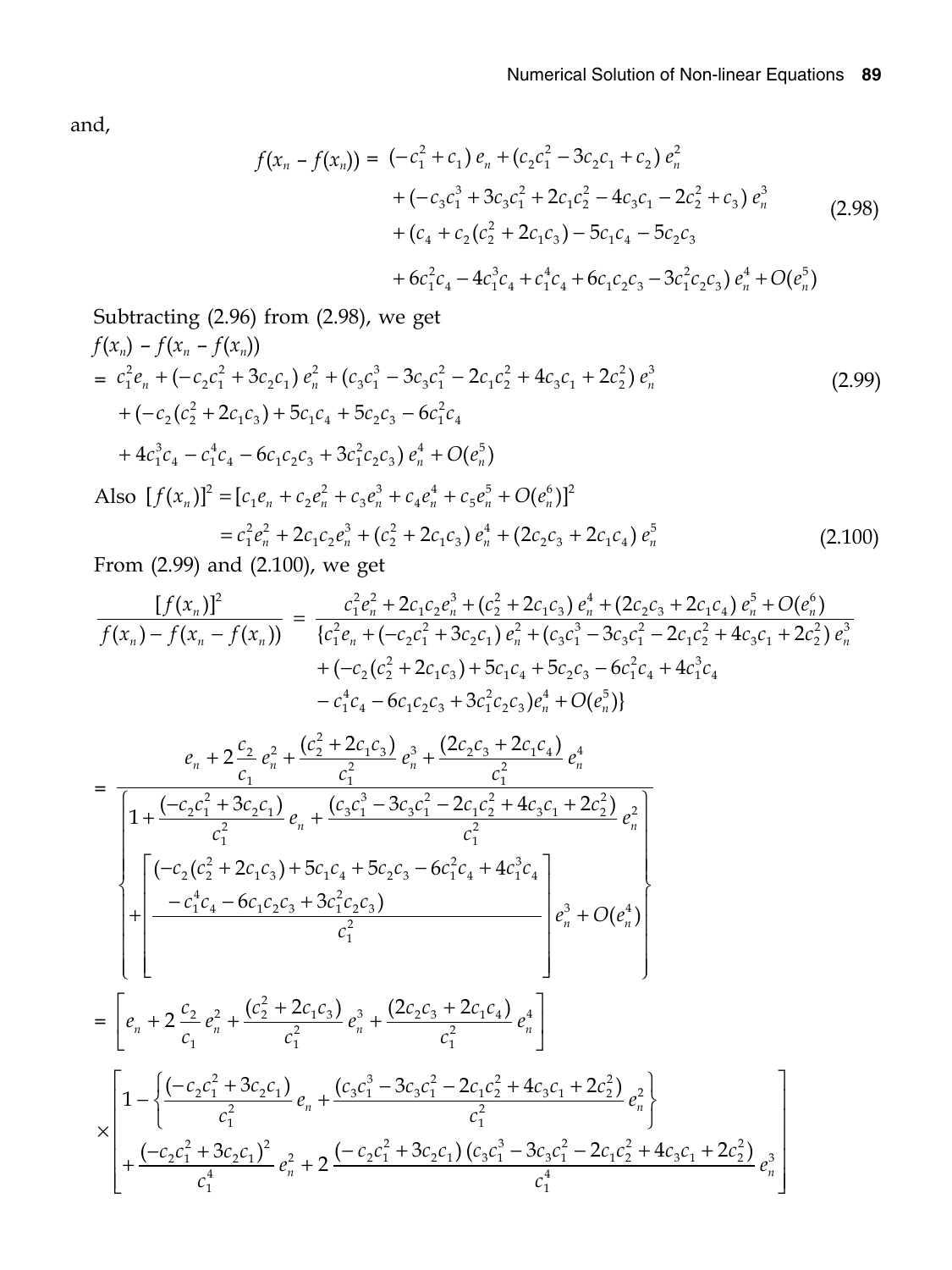$$
\times \left[1+\left(\frac{c_2}{c_1}-c_2\right)e_n-\frac{(3c_3c_1^4-c_1^5c_3-c_1^3c_2^2-2c_3c_1^3+2c_1^2c_2^2)}{c_1^4}e_n^2+O(e_n^3)\right]
$$
(2.105)

with (2.105), (2.95) and (2.96) one can have

$$
e_{n+1} + \alpha = e_n + \alpha - \left[ e_n + \frac{c_2^2}{c_1} \left( 1 - \frac{1}{c_1} \right) e_n^3 \right]
$$
 (2.106)

which yields

 $e_{n+1} \propto e_n^3$ 

which shows the method (2.94) has cubic convergence.

**Example 2.20:** Find a root of the equation  $x^3 + 4x^2 - 10 = 0$  which is near about  $x = 1$ by using the two-step accelerated iterative method tabulating all computations.

**Solution:** Let 
$$
f(x) = x^3 + 4x^2 - 10
$$
  
then  $f'(x) = 3x^2 + 8x$ 

The two-step accelerated iteration method is given by

$$
x_{n+1} = x_n - 2 \frac{f(x_n)}{f'(x_n)} \left[ \frac{1}{1 + \left(1 - \frac{4f(y_n)}{f(x_n)}\right)^{\frac{1}{2}}} \right]
$$
  
(*n* = 0, 1, 2 .........)

where

$$
y_n = x_n - \frac{x_n^3 + 4x_n^2 - 10}{3x_n^2 + 8x_n}
$$

Taking the initial guess  $x_0$  as unity, the computations for obtaining the solution of the given equation using the above method are tabulated below:

#### Table 2.13

| $\boldsymbol{n}$ | $x_n$      | $f(x_n)$                      | $f'(x_n)$  | $y_n$      | $f(y_n)$                    | $(y_n$<br>$f(x_n)$ |
|------------------|------------|-------------------------------|------------|------------|-----------------------------|--------------------|
|                  |            | -5                            | 11         | 1.45454545 | 1.54019534                  | 2.23215627         |
|                  | 1.36450531 | $-0.01196310$                 | 16.5016667 | 1.36523027 | $0.42541061 \times 10^{-5}$ | 1.00142241         |
|                  | 1.36523001 | $-0.13500312 \times 10^{-12}$ | 16.5133991 | 1.36523001 |                             |                    |

From the above tabulated results, we thus have the required root of the equation as  $x = 1.36523001.$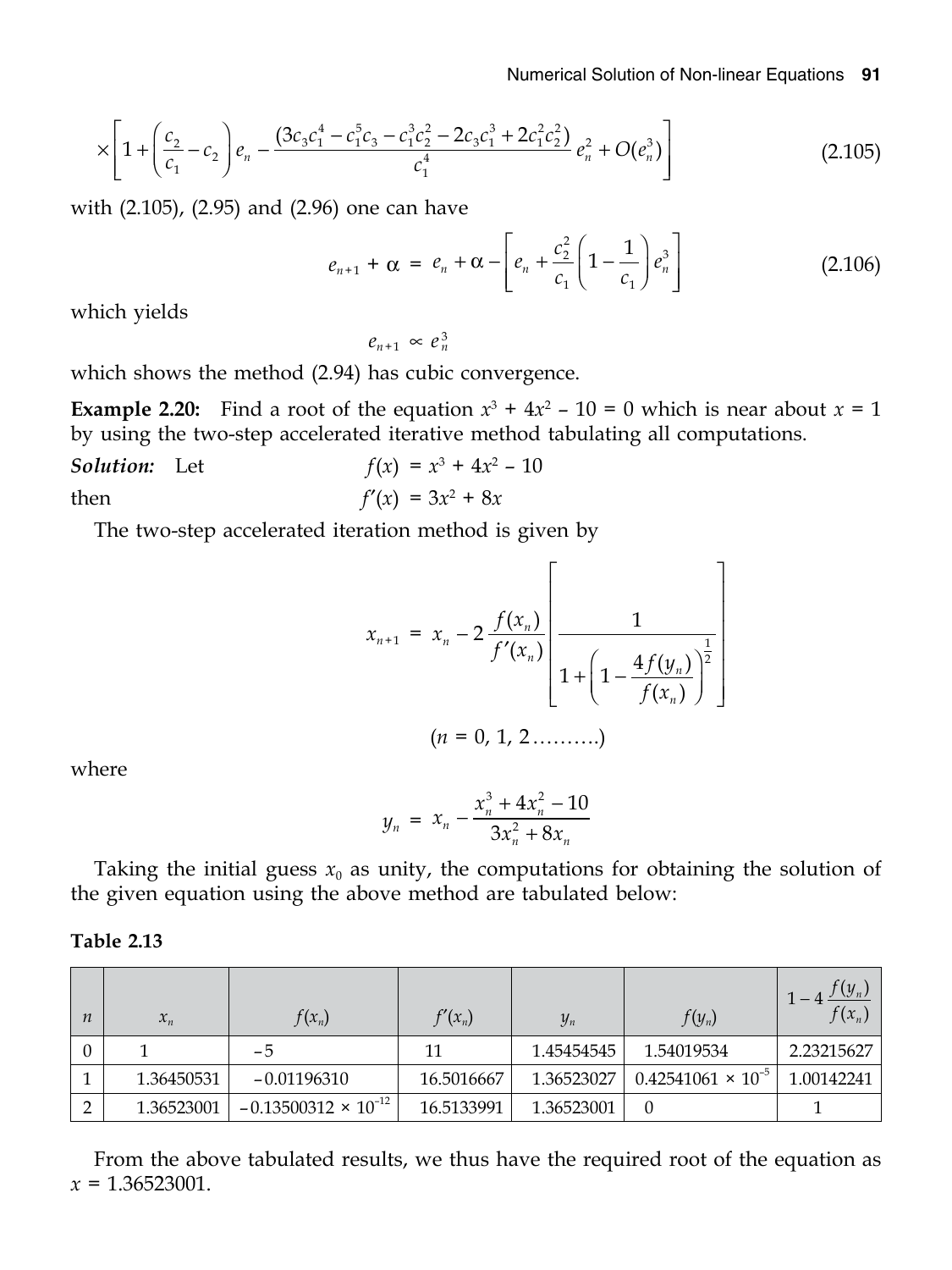**Example 2.21:** Obtain a root of the equation  $x^2 - e^x - 3x + 2 = 0$  tabulating all computations, by using the two-step variant of accelerated iterative method, taking  $x_0 = 1$ .

**Solution:** Let 
$$
f(x) = x^2 - e^x - 3x + 2
$$

Then,  $f'(x) = 2x - e^x - 3$ 

The variant of accelerated iterative method is given by

$$
x_{n+1} = x_n - \frac{f(x_n)}{f'(x_n)} \left[ 1 + \frac{f(y_n)}{f(x_n)} + 2 \left( \frac{f(y_n)}{f(x_n)} \right)^2 \right]
$$
  
\nwhere  $y_n = x_n - \frac{x_n^2 - e^{x_n} - 3x_n + 2}{2x_n - e^{x_n} - 3}$  (n = 0, 1, 2...)

Taking  $x_0 = 1$  and applying the above scheme, the successive approximations are tabulated below:

#### **Table 2.14**

| $\boldsymbol{n}$ | $x_n$      | $f(x_n)$                                                 | $f'(x_n)$     | $\mathcal{Y}_n$ | $f(y_n)$                      | $x_{n+1}$  |
|------------------|------------|----------------------------------------------------------|---------------|-----------------|-------------------------------|------------|
|                  |            | -2.71828183                                              | $-3.71828183$ | 0.26894142      | $-0.04307326$                 | 0.25699012 |
|                  |            | $\vert 0.25699012 \vert 0.20412214 \times 10^{-2} \vert$ | $-3.77905211$ | 0.25753026      | $10.1030958 \times 10^{-6}$   | 0.25753029 |
|                  | 0.25753029 | $-0.88817842 \times 10^{-15}$                            | $-3.77867042$ | 0.25753029      | $10.44408921 \times 10^{-15}$ | 0.25753029 |

From the above table, we have the required root  $x = 0.25753029$ .

**Example 2.22:** Solve  $\sin^2(x) - x^2 + 1 = 0$  with  $x_0 = 5$ , by using

- (i) Two-step accelerated iterative method (2.63)
- (ii) Variant of two-step accelerated iterative method (2.76).

Tabulate all computations.

#### *Solution:*

(i) with  $x_0 = 5$ , the computations of accelerated iterative method are given below:

#### **Table 2.15**

| $\boldsymbol{n}$ | $\mathbf{A}$<br>$\mathcal{N}_n$ | $f(x_n)$      | $\gamma(x_n)$ | $y_n$      | $f(y_n)$      | $f(y_n)$<br>$f(x_n)$ |
|------------------|---------------------------------|---------------|---------------|------------|---------------|----------------------|
|                  | 'n<br>w                         | $-23.0804642$ | $-10.5440211$ | 2.81103774 | $-6.79658885$ | $-0.17789465$        |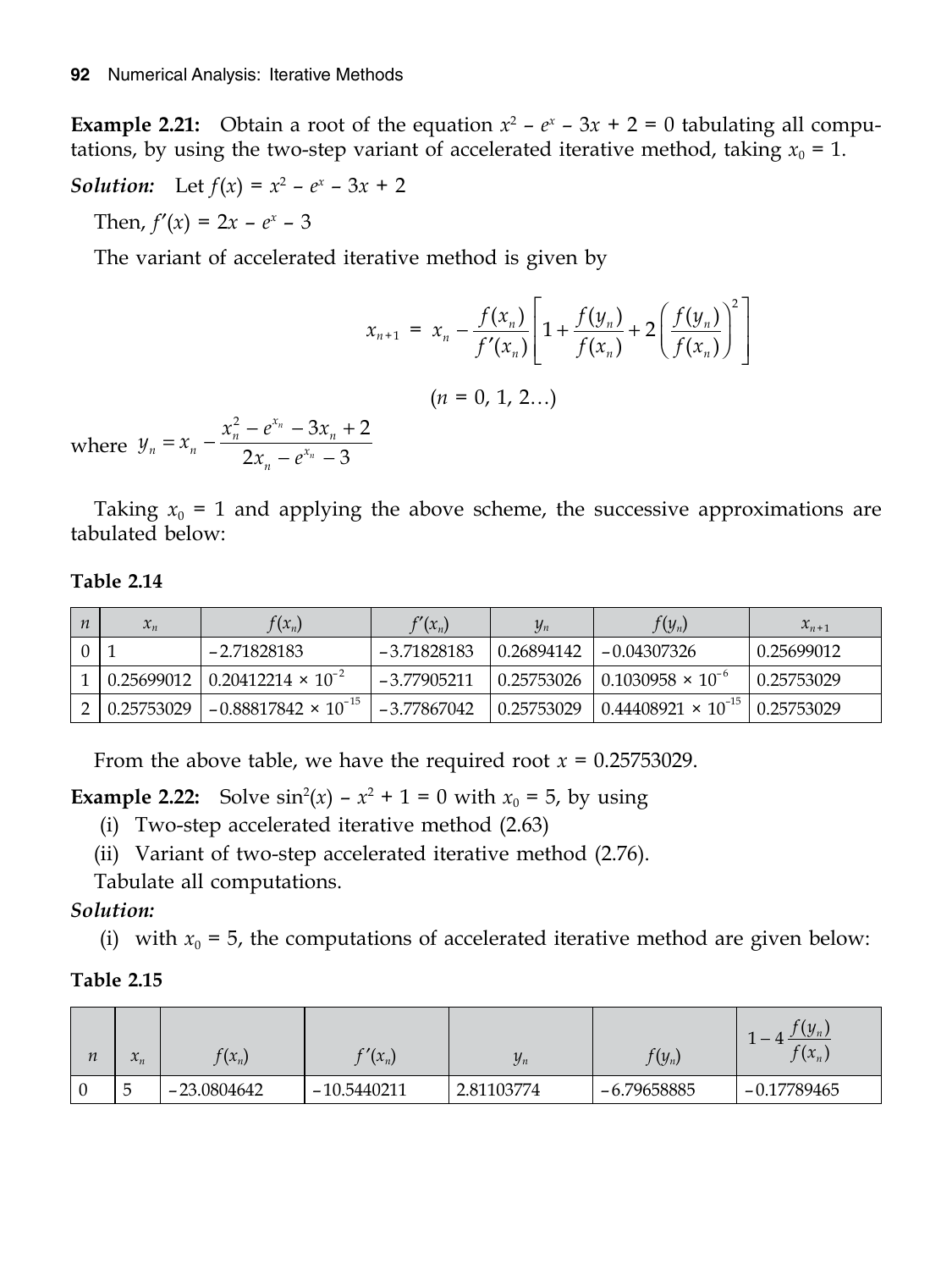## **EXERCISES**

- 1. Find graphically the positive root of the equation  $x^3 6x 13 = 0$
- 2. Using graphical method, find an approximate root of the equation  $x 1 = \sin x$ .
- 3. Find the positive real root of the equation  $x \log_{10} x = 1.2$  using bisection method.
- 4. By using bisection method, find an approximate root of the equation  $\sin x = \frac{1}{x}$  $\sin x = \frac{1}{x}$ that lies between  $x = 1$  and  $x = 1.5$ . Carry out computations to obtain the root correct to 3 decimals.
- 5. Find by the iteration method, the root near 3.8 of the equation  $2x \log_{10} x = 7$ correct to four decimal places.
- 6. Solve  $x = 1 + \tan^{-1} x$  by iteration method.
- 7. By the Wegstein's method, find the root of the equation  $x^3 2x 5 = 0$  that is near about  $x = 2$ , correct to 3 decimal places.
- 8. Find a real root of  $\cos x = 3x 1$  by Wegstein's method correct to three decimal places.
- 9. Find a root of  $\cos x xe^x = 0$  correct to 3 decimal places by Aitken's  $\Delta^2$ -method, with  $x_0 = 0$ .
- 10. Perform Aitken's  $\Delta^2$  process to obtain the root of the equation  $x_{n+1} = \sin x_n + \frac{1}{2}$

after 3 approximations to the root are available which are obtained by iteration method taking  $x = 1$ . How many Aitken  $\Delta^2$  process iterations are required to obtain the root correct to 6 decimals.

- 11. Find the root of the equation  $\sin x = 1 + x^3$  between  $-2$  and  $-1$  by extrapolated iteration method, correct to 3 decimal places.
- 12. Find the real root of  $x + \log 2 = 0$  by extrapolated iteration method, correct to 5 decimals places.
- 13. Solve  $x^3 = 2x + 5$  for a positive root by extrapolated iteration method.
- 14. Find the real root of the equation  $3x + \sin x e^x = 0$  by the method of falseposition method correct to four decimal places.
- 15. Find all real zeros of the function  $f(x) = x^3 x^2 24x 32$  by Regula-Falsi method.
- 16. A real root of the equation  $f(x) = x^3 5x + 1 = 0$  lies in the interval (0, 1). Perform four iterations of the secant method.
- 17. Computer the root of the equation  $x^2 e^{\frac{-x}{2}} = 1$  $= 1$  in the interval  $(0, 2)$  using the secant method correct to three decimal places.
- 18. Find a root of  $e^x$  sin  $x = 1$  using N-R method correct to 3 decimal places.
- 19. Using the N-R method, find the root of the equation  $e^x = 3x$  that lies between 0 and 1, correct to 6 decimal places.
- 20. Find all real zeros of  $f(x) = x^3 9x + 2$  by N-R method.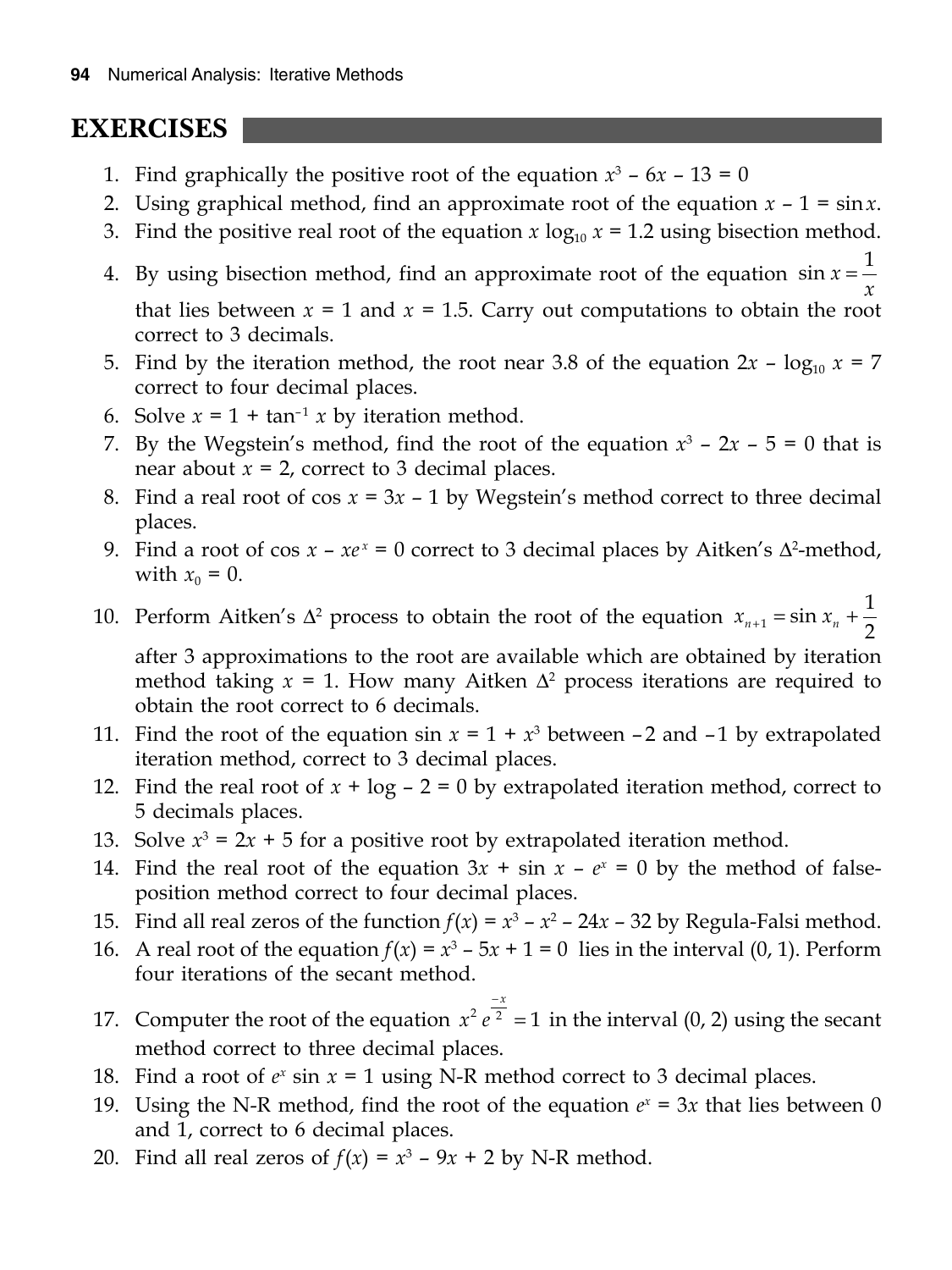- (iv) Find the positive root of  $\sin^2 x x^2 + 1 = 0$  correct to three decimal places.
- (v) Find the real root of the equation  $e^x 4x = 0$  correct to three decimals.
- (vi) Find the real root of the equation cos  $x xe^x = 0$  correct to three decimals.
- (vii) Find a real root of the equation  $3x + \sin x e^x = 0$  correct to four decimal places.
- (viii) Find a real root of the equation  $x^2 e^x 3x + 2 = 0$  correct to three decimal places.
	- (ix) Find the approximate root of  $x^4 x 10 = 0$  given that the root lies between 1.8 and 2 correct to four decimals.
	- (x) Find the real root of the equation  $3x = \cos x + 1$  correct to four decimal places.
- (xi) Find root of the equation  $xe^{x^2} \sin^2 x + 3 \cos x + 5 = 0$  correct to four decimal places, given that root lies between 0 and 1.
- (xii) Find to four places of decimal, the smallest root of the equation  $e^{-x} = \sin x$ .
- (xiii) Find the root of the equation  $\sin x = 1 + x^3$  between  $-2$  and  $-1$  correct to 3 places of decimal.
- (xiv) Find a real root of  $x + \log x 2 = 0$  correct to 5 decimals.
- (xv) Find real root of the equation cos  $x x = 0$  correct to three decimal places.
- (xvi) Compute the root of the equation  $x^2 e^{\frac{-x}{2}} = 1$  $= 1$  in the interval  $(0, 2)$  correct to three decimal places.
- (xvii) Compute the root of the equation  $\sin x \frac{x}{2}$ 2  $\sin x - \left| \frac{x}{2} \right| = 0$  $-\left(\frac{x}{2}\right)^2 = 0$  in the interval [1, 2] and correct to four decimals.
- (xviii) Solve the cubic  $x_3 6x^2 + 8x + 0.8 = 0$  using  $x_1 = 2.5$  &  $x_2 = 2$  correct up to four decimals.
	- (xix) Obtain a root of the equation  $x^{2.1}$  0.5 $x$  3 = 0 using initial values 2 and 2.5.
	- (xx) The equation  $x^4 5x^3 12x^2 + 76x 79 = 0$  has two roots close to  $x = 2$ , find these roots to four decimal places.
- (xxi) Find the double root of  $x^3 x^2 x + 1 = 0$  close to 0.8.
- (xxii) Obtain a root, correct to three decimal places for equation  $x^3 + x^2 + x + 7 = 0$ .
- (xxiii) Compute the positive root of  $x^3 2x 8 = 0$  correct to two decimal places.
- (xxiv) Find a real root of the equation  $x^2 \sin^2 x + e^{x^2 \sin x \cos x} 28 = 0$  correct to three decimal places.
- (xxv) Find a real root of  $x^4 4x 9 = 0$  correct to 4 decimal places.
- (xxvi) Find the root of the equation  $xe^x = \cos x$  correct to four decimal places.
- (xxvii) Find all real zeros of the function  $f(x) = x^3 + 3x^2 41$  correct to four decimals
- (xxviii) Find the smallest positive root of  $x e^{-x} = 0$  correct to three decimal places.
- (xxix) Find the root of the equation  $\log x x + 1.5 = 0$  starting from  $x_1 = 2$ ,  $x_2 = 2.50$ compute up to 3 decimals.
	- (xxx) Find the fourth root of 32 correct to three decimal places.